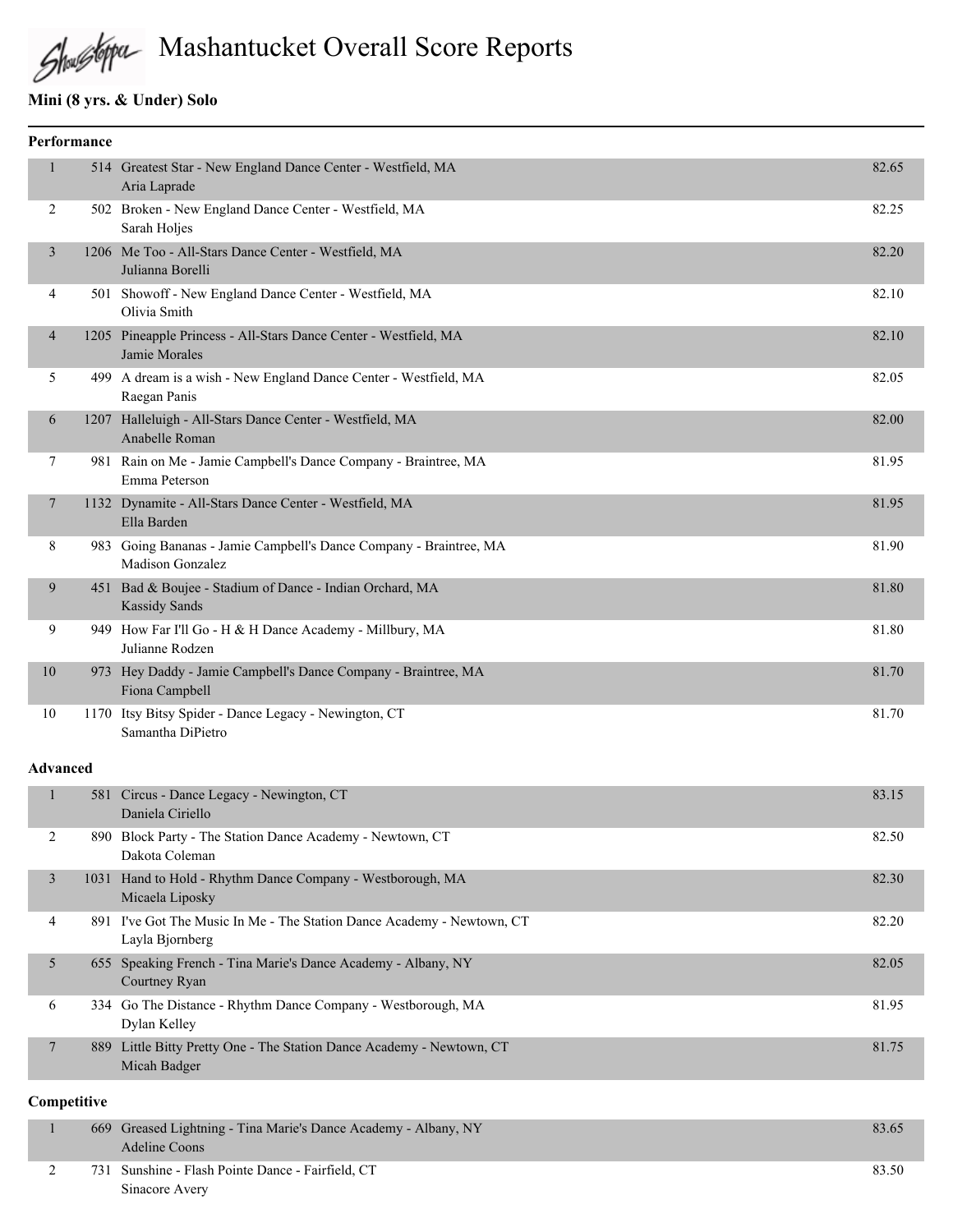|                | 726 I'm In Love With A Monster - Flash Pointe Dance - Fairfield, CT<br>Caskin Grace | 83.30 |
|----------------|-------------------------------------------------------------------------------------|-------|
|                | 727 Heaven Must Have Sent You - Flash Pointe Dance - Fairfield, CT<br>Farouki Nora  | 83.30 |
| $\overline{4}$ | 730 Work Me Down - Flash Pointe Dance - Fairfield, CT<br>Nokta Mytilana             | 83.10 |
|                | 732 Glam - Flash Pointe Dance - Fairfield, CT<br>Natalie Smith                      | 82.90 |

#### **Mini (8 yrs. & Under) Duet/Trio**

|                | Performance     |                                                                                                                |       |  |
|----------------|-----------------|----------------------------------------------------------------------------------------------------------------|-------|--|
| $\mathbf{1}$   |                 | 980 Grow - Jamie Campbell's Dance Company - Braintree, MA<br>Kendall Pitts, Katherine Raynard                  | 82.00 |  |
| 2              |                 | 975 Party Girl - Jamie Campbell's Dance Company - Braintree, MA<br>Logan Benner, Madelyn Pratt                 | 81.85 |  |
| $\overline{3}$ |                 | 340 My New Philosophy - Aimee's Academy of Dance - Seymour, CT<br>Delaney Christiani, Giuliana Verdura         | 81.75 |  |
| 3              | 1227            | Sugar & Spice - All-Stars Dance Center - Westfield, MA<br>Savanna Corcoran, Zoey Corcoran                      | 81.75 |  |
| $\overline{4}$ |                 | 42 Smallest Light - Mass Best Academy of Dance - Dudley, MA<br>Elizabeth Lemay, Lilly Wolf, Aliviah Patterson  | 81.60 |  |
| 4              |                 | 1224 Superhero - All-Stars Dance Center - Westfield, MA<br>Anabelle Roman, Julianna Borelli, Isaiah Pacheco    | 81.60 |  |
| 5              |                 | 472 Remember Us - Stadium of Dance - Indian Orchard, MA<br>Kassidy Sands, Dallas Henderson, Patience Veillette | 81.40 |  |
| 6              | 473             | The Dollhouse - Stadium of Dance - Indian Orchard, MA<br>Dallas Henderson, Patience Veillette, Kassidy Sands   | 81.30 |  |
|                | <b>Advanced</b> |                                                                                                                |       |  |
| $\mathbf{1}$   |                 | 656 Shake it Up - Tina Marie's Dance Academy - Albany, NY<br>Elena Adalian, Courtney Ryan                      | 82.20 |  |
|                | Competitive     |                                                                                                                |       |  |
| $\mathbf{1}$   |                 | 664 Better When I'm Dancing - Tina Marie's Dance Academy - Albany, NY<br>Elena Adalian, Adeline Coons          | 83.00 |  |
|                |                 |                                                                                                                |       |  |

# **Mini (8 yrs. & Under) Small**

|                | <b>Performance</b> |                                                                                                                                                                                                              |       |  |  |  |
|----------------|--------------------|--------------------------------------------------------------------------------------------------------------------------------------------------------------------------------------------------------------|-------|--|--|--|
|                |                    | 500 Barbie - New England Dance Center - Westfield, MA<br>McKenzie O'Brien, Raegan Panis, Olivia Smith, Nina Bevilacqua, Sarah Holjes                                                                         | 82.90 |  |  |  |
|                |                    | 978 Run The World - Jamie Campbell's Dance Company - Braintree, MA<br>Emma Peterson, Emerson Dias, Kendall Pitts, Katherine Raynard, Lily Whitner, Kylie Walsh, Kendall<br>O'Brien, Mia Murphy, Charlie Dias | 82.90 |  |  |  |
| 2              |                    | 617 The Other Side - Dance Legacy - Newington, CT<br>Mia Patraw, Ella Wasiulewski, Sophia Cortes, Aliza Walker, Adeline Berube, Courtney Bourque                                                             | 82.20 |  |  |  |
| 3              |                    | 976 Wash That Man - Jamie Campbell's Dance Company - Braintree, MA<br>Fiona Campbell, Hailey McLaughlin, Madison Gonzalez, Stella McHugh, Brooke Wheaton                                                     | 81.85 |  |  |  |
| $\mathfrak{Z}$ |                    | 1061 FLY ME TO THE MOON - TDS Dance Company - PLAINVILLE, MA<br>Mila Harmon, Kathleen Dineen, Isobel Dwyer, Jocelyn Spiegel, Annabel Casey, Amelia Fernandez,<br><b>Madison Sweeney</b>                      | 81.85 |  |  |  |
| 3              |                    | 1108 Color Me In Sunshine - All-Stars Dance Center - Westfield, MA                                                                                                                                           | 81.85 |  |  |  |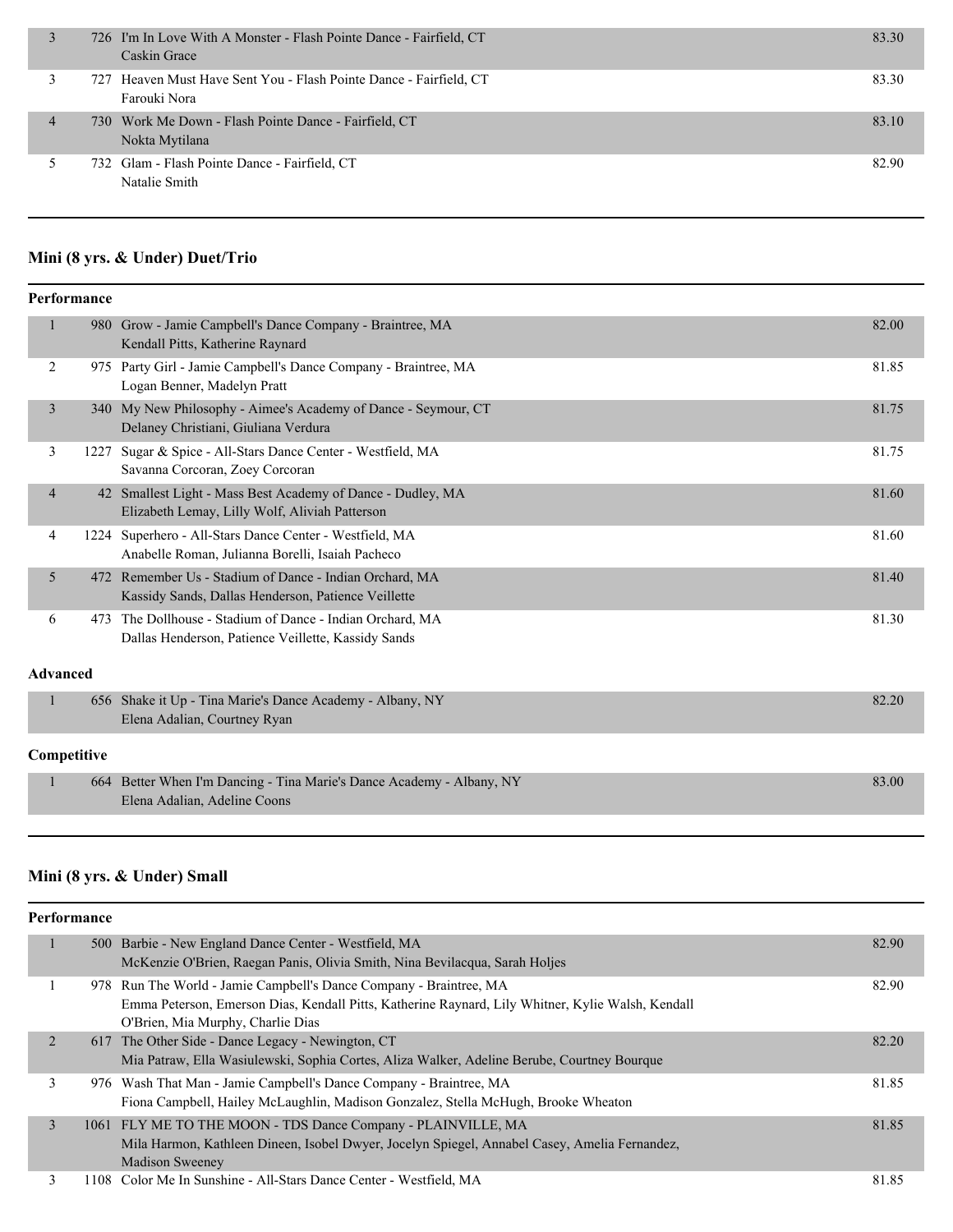|                 | Julianna Borelli, Luna Bassette, Ella Barden, Danica Lamb, Avaya Kelly, Aunika Brill, Maddleigh Maher                                                                                                                     |       |
|-----------------|---------------------------------------------------------------------------------------------------------------------------------------------------------------------------------------------------------------------------|-------|
| 4               | 1062 FINDING WONDERLAND - TDS Dance Company - PLAINVILLE, MA<br>Mila Harmon, Madison Sweeney, Isobel Dwyer, Annabel Casey, Amelia Fernandez, Jocelyn Spiegel,<br>Kathleen Dineen                                          | 81.75 |
| 5               | 759 Shake Your Tailfeather - Flash Pointe Dance - Fairfield, CT<br>Alec Tini, Addison Willett, Isla Anand, Grace O'Brien, Sienna McKeon, Carina Hennessey                                                                 | 81.70 |
| 6               | 1120 Dear Future Husband - All-Stars Dance Center - Westfield, MA<br>Aubree LeFebvre, Analee Bard, Maddleigh Maher, Luna Bassette, Jamie Morales, Genevieve Carboneau,<br>Octavia Galanis, Mila Joaquin, Savanna Corcoran | 81.55 |
| 7               | 1119 50's Bop - All-Stars Dance Center - Westfield, MA<br>McKenzie Whittaker, Anabelle Roman, Analee Bard, Ella Barden, Julianna Gromaski, Maddleigh Maher,<br>Jamie Morales, Gabriella Martini, Isaiah Pacheco           | 81.50 |
| 8               | 619 Realist - Dance Legacy - Newington, CT<br>Hanna Rugar, Angelina Birritteri, Emily Ceplenski, Cecilia Davies, Riley Mcafee, Nicole Pace, Morgan<br>Rossi, Samantha DiPietro                                            | 81.45 |
| 9               | 995 Sax - Dance Fusion - Tiverton, RI<br>London Mello, Laila Madore, Avery Herfert, Willow Paiva, Makailyn Costa, Harper Wentline, Graceyn<br>Mello, Ava Dumoulin, Lillian Nicholson                                      | 81.35 |
| $10\,$          | 805 Be Our Guest - Jennifer Prete School of Dance - South Kingstown, RI<br>Lucy Johnson, Lilyanna Davis, Lilly Amore, Ella Williams, Brooke Alba, Aria Lynn Wetherell, Kiley<br>Thayer                                    | 81.30 |
| <b>Advanced</b> |                                                                                                                                                                                                                           |       |
| 1               | 633 Clapping Song - Tina Marie's Dance Academy - Albany, NY<br>Antonia Berghela, Courtney Ryan, Elena Adalian, Annabel Macomber, Ava Warren, Melanie Czajka                                                               | 82.45 |
| Competitive     |                                                                                                                                                                                                                           |       |
| 1               | 778 Let Yourself Go - Flash Pointe Dance - Fairfield, CT<br>Nokta Mytilana, Natalie Smith, Ava Dragovic, Caskin Grace, Farouki Nora, Madgett Riley, Sinacore<br>Avery                                                     | 83.80 |
| 2               | 766 Aye Caramba - Flash Pointe Dance - Fairfield, CT<br>Nokta Mytilana, Sinacore Avery, Caskin Grace, Madgett Riley, Natalie Smith, Ava Dragovic, Nora<br>Farouki                                                         | 82.80 |
| $\overline{3}$  | 769 Bathing Beauties - Flash Pointe Dance - Fairfield, CT<br>Nokta Mytilana, Natalie Smith, Ava Dragovic, Caskin Grace, Nora Farouki, Sinacore Avery, Madgett<br>Riley                                                    | 82.65 |
| 4               | 777 Can't Help Falling In Love - Flash Pointe Dance - Fairfield, CT<br>Caskin Grace, Farouki Nora, Madgett Riley, Sinacore Avery, Nokta Mytilana, Natalie Smith, Ava<br>Dragovic                                          | 82.40 |

#### **Mini (8 yrs. & Under) Large**

| Performance |   |  |                                                                                                      |       |
|-------------|---|--|------------------------------------------------------------------------------------------------------|-------|
|             |   |  | 977 Cupid - Jamie Campbell's Dance Company - Braintree, MA                                           | 82.50 |
|             |   |  | Hailey McLaughlin, Alanna Barry, Logan Benner, Madison Gonzalez, Stella McHugh, Abby O'Donnell,      |       |
|             |   |  | Madelyn Pratt, Colbie Ruozzi, Brooke Wheaton, Emma Peterson, Kendall Pitts, Katherine Raynard, Fiona |       |
|             |   |  | Campbell                                                                                             |       |
|             |   |  | 974 Yellow Polka Dot Bikini - Jamie Campbell's Dance Company - Braintree, MA                         | 81.90 |
|             |   |  | Colbie Ruozzi, Brooke Wheaton, Alanna Barry, Abby O'Donnell, Hailey McLaughlin, Fiona Campbell,      |       |
|             |   |  | Stella McHugh, Madison Gonzalez, Madelyn Pratt, Logan Benner                                         |       |
|             | 3 |  | 959 Flo - H & H Dance Academy - Millbury, MA                                                         | 81.50 |
|             |   |  | Abigail Butler, Addie Jacques, Ashley Johnson, Claire Johnson, Layla Keevan, Amelia Manning, Charlie |       |
|             |   |  | Maselli, Evelyn Schmehr, Joshua Sulminski, Jacob Sulminski, Grace Tarka, Skylar Violette             |       |
|             |   |  | 964 Crowd Go Crazy - H & H Dance Academy - Millbury, MA                                              | 81.50 |
|             |   |  | Abigail Butler, Emme Gable, Zachary Gerardi, Layla Keevan, Lillian Malloy, Charlie Maselli, Brena    |       |
|             |   |  | Raskett, Julianne Rodzen, Lia Roy, Evelyn Schmehr, Jacob Sulminski, Joshua Sulminski                 |       |
|             |   |  |                                                                                                      |       |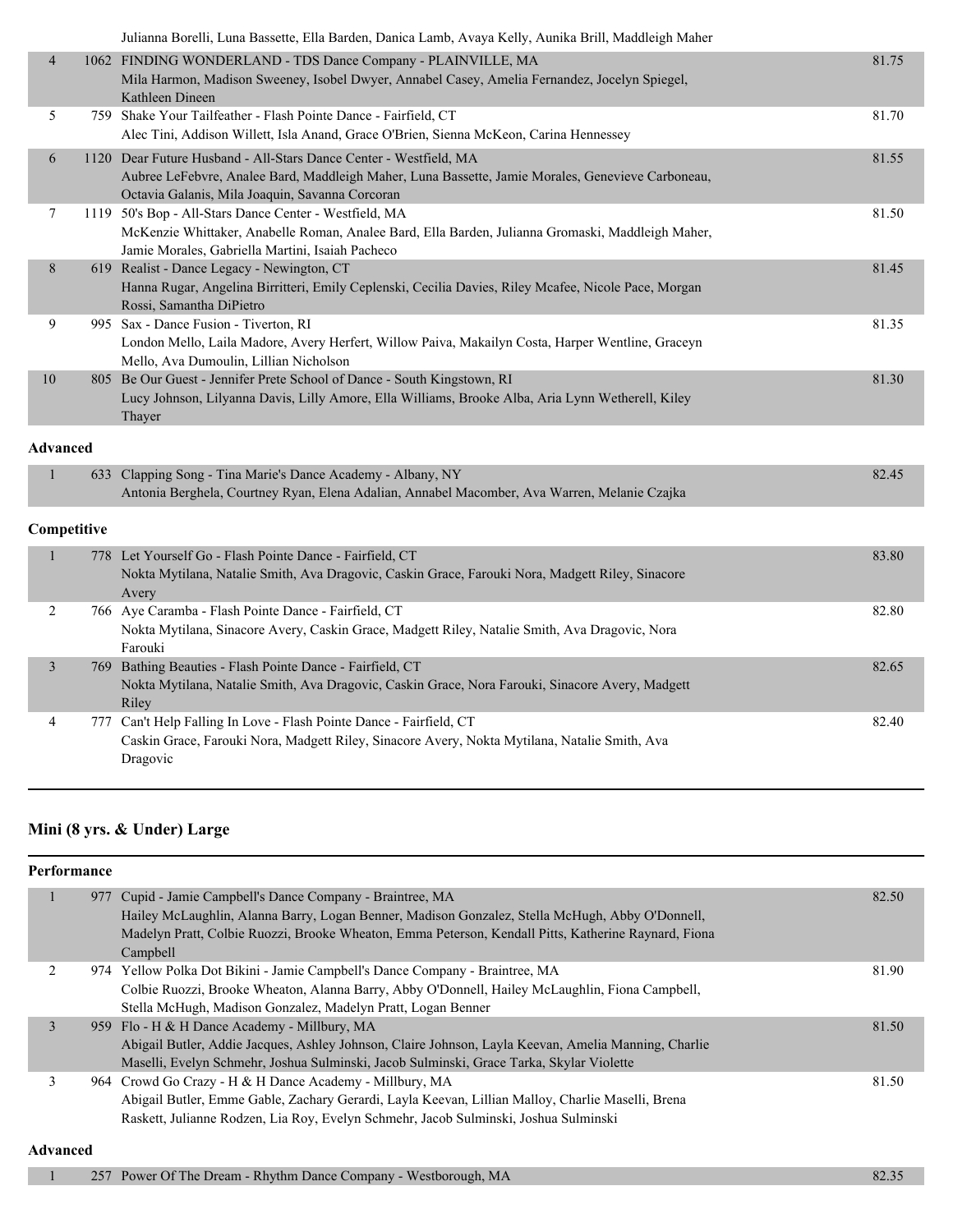|             | Hilary Santos, Olivia Terio, Clara Stasiowski, Dylan Kelley, Lila Rizzardi, Charlotte Sullivan, Elizabeth<br>Coleman, Avery Fortin, Klara Kitzmann, Maeve Korba, Micaela Liposky, Cora Lowell, Emma Paine                                                                                       |       |
|-------------|-------------------------------------------------------------------------------------------------------------------------------------------------------------------------------------------------------------------------------------------------------------------------------------------------|-------|
|             | 256 Mermaid Party - Rhythm Dance Company - Westborough, MA<br>Hilary Santos, Clara Stasiowski, Olivia Terio, Dylan Kelley, Lila Rizzardi, Charlotte Sullivan, Elizabeth<br>Coleman, Avery Fortin, Klara Kitzmann, Maeve Korba, Micaela Liposky, Cora Lowell, Emma Paine                         | 82.00 |
| 3           | 260 Sugar And Spice - Rhythm Dance Company - Westborough, MA<br>Hilary Santos, Olivia Terio, Dylan Kelley, Lila Rizzardi, Charlotte Sullivan, Elizabeth Coleman, Avery<br>Fortin, Klara Kitzmann, Maeve Korba, Micaela Liposky, Cora Lowell, Clara Stasiowski                                   | 81.80 |
|             | 258 Fly Me To The Moon - Rhythm Dance Company - Westborough, MA<br>Olivia Terio, Hilary Santos, Clara Stasiowski, Dylan Kelley, Pippa Marshall, Lila Rizzardi, Charlotte<br>Sullivan, Elizabeth Coleman, Avery Fortin, Klara Kitzmann, Maeve Korba, Micaela Liposky, Cora<br>Lowell, Emma Paine | 81.75 |
| Competitive |                                                                                                                                                                                                                                                                                                 |       |

|  | 634 My Boyfriend's Back - Tina Marie's Dance Academy - Albany, NY                              | 83.40 |
|--|------------------------------------------------------------------------------------------------|-------|
|  | Adeline Coons, Fiona Hacker, Antonia Berghela, Miya Melendez, Annabel Macomber, Elena Adalian, |       |
|  | Courtney Ryan, Aria Welch, Melanie Czajka, Ava Warren                                          |       |

# **Mini (8 yrs. & Under) Super**

# **Performance**

|                | 496 We are family - New England Dance Center - Westfield, MA                                              | 82.95 |
|----------------|-----------------------------------------------------------------------------------------------------------|-------|
|                | Abby Losacano, Caitlyn Carlson, William Occhiuti, Victoria Bissell, Scarlett Markham, Sarah Holjes,       |       |
|                | Raegan Panis, Olivia Smith, Olivia Occhiuti, Olivia Boissy, Olive Reyes, Nora Donnelly, Nina              |       |
|                | Bevilacqua, Natalie Jorge, McKenzie O'Brien, Louie Pilcher, Khalina Adesokan, Isabel Sarat, Chloe         |       |
|                | Welborn, Brielle Proctor, Avalyse Bonzelli, Anelea Mack, Abigail Busbey                                   |       |
| $\mathfrak{D}$ | 498 Friend like me - New England Dance Center - Westfield, MA                                             | 82.65 |
|                | Abby Losacano, Keighlin Mungavin, William Occhiuti, Victoria Bissell, Scarlett Markham, Sarah Holjes,     |       |
|                | Raegan Panis, Olivia Smith, Olivia Occhiuti, Olivia Boissy, Olive Reyes, Nora Donnelly, Nina              |       |
|                | Bevilacqua, Natalie Jorge, McKenzie O'Brien, Louie Pilcher, Khalina Adesokan, Isabel Sarat, Chloe         |       |
|                | Welborn, Brielle Proctor, Avalyse Bonzelli, Anelea Mack, Abigail Busbey, Caitlyn Carlson                  |       |
| 3              | 497 Your heart will lead you home - New England Dance Center - Westfield, MA                              | 82.20 |
|                | Abby Losacano, Keighlin Mungavin, Olivia Boissy, Olive Reyes, Brielle Proctor, Olivia Smith, Victoria     |       |
|                | Bissell, Natalie Jorge, Raegan Panis, Avalyse Bonzelli, Nina Bevilacqua, Abigail Busbey, Olivia Occhiuti, |       |
|                | William Occhiuti, Louie Pilcher, Chloe Welborn, Khalina Adesokan, Anelea Mack, Scarlett Markham,          |       |
|                | McKenzie O'Brien, Sarah Holjes, Nora Donnelly, Isabel Sarat, Caitlyn Carlson, Keighlin Mungavin,          |       |
|                | Olivia Boissy, Olive Reyes, Brielle Proctor, Olivia Smith, Victoria Bissell, Natalie Jorge, Raegan Panis, |       |
|                | Avalyse Bonzelli, Nina Bevilacqua, Abigail Busbey, Olivia Occhiuti, William Occhiuti, Louie Pilcher,      |       |
|                | Chloe Welborn, Khalina Adesokan, Anelea Mack, Scarlett Markham, McKenzie O'Brien, Sarah Holjes,           |       |
|                | Nora Donnelly, Isabel Sarat, Caitlyn Carlson                                                              |       |

#### **Junior (9 - 11 yrs.) Solo**

| <b>Performance</b> |  |                                                                               |       |  |
|--------------------|--|-------------------------------------------------------------------------------|-------|--|
|                    |  | 450 On The Edge - Stadium of Dance - Indian Orchard, MA<br>Emerson Range      | 82.70 |  |
| 2                  |  | 1146 Wings - All-Stars Dance Center - Westfield, MA<br>Lauren Deauseault      | 82.40 |  |
| $\overline{2}$     |  | 1184 The Hunted - All-Stars Dance Center - Westfield, MA<br>Zoey Corcoran     | 82.40 |  |
| 3                  |  | 452 The Arrival - Stadium of Dance - Indian Orchard, MA<br>Emmarose Taylor    | 82.30 |  |
| $\overline{4}$     |  | 489 Brave - Lakewood-Trumbull YMCA Company Y - Trumbull, CT<br>Haley Mitchell | 82.25 |  |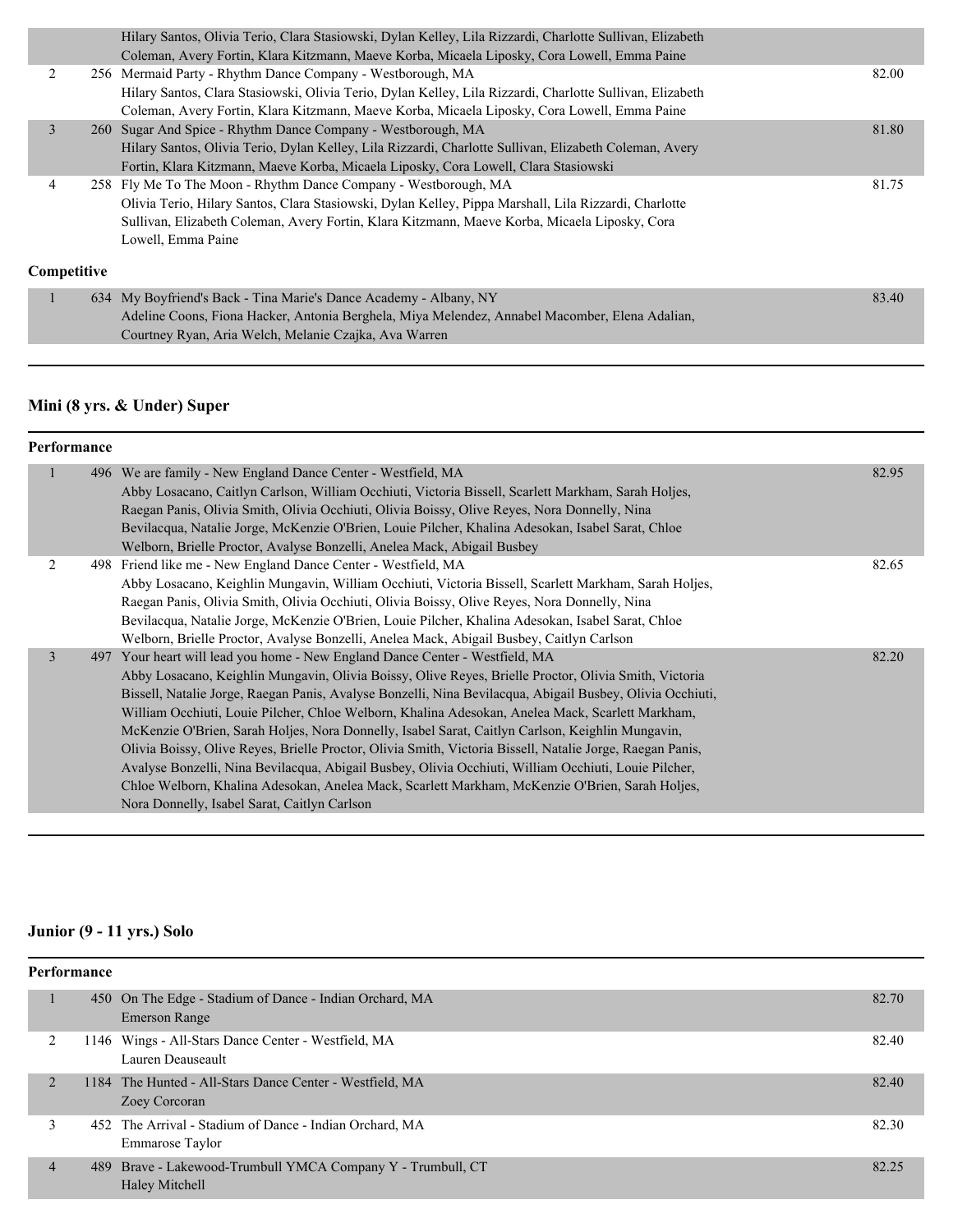| 4               |     | 627 Wind Beneath My Wings - Dance Visions - Stafford Springs, CT<br><b>Tessa Utermarck</b>         | 82.25 |
|-----------------|-----|----------------------------------------------------------------------------------------------------|-------|
| 5               | 979 | Colors of the Wind - Jamie Campbell's Dance Company - Braintree, MA<br>Lily Whitner                | 82.20 |
| 6               |     | 454 On Fleek - Stadium of Dance - Indian Orchard, MA<br>Talyn Rivera                               | 82.15 |
| 6               |     | 1194 Diamonds Are A Girls Best Friend - All-Stars Dance Center - Westfield, MA<br>Kathryn Gillette | 82.15 |
| 7               |     | 18 Pan's Labyrinth Lullaby - Mass Best Academy of Dance - Dudley, MA<br>Emma Simao                 | 82.05 |
| 8               |     | 1140 Hit Me With Your Best Shot - All-Stars Dance Center - Westfield, MA<br>Avaya Kelly            | 82.00 |
| 8               |     | 1182 Still Standing - All-Stars Dance Center - Westfield, MA<br>Angelica Lemberg                   | 82.00 |
| 9               |     | 1154 Getting Good at Being Bad - H & H Dance Academy - Millbury, MA<br>Amelia Manning              | 81.95 |
| 10              |     | 1130 Dance Dance - All-Stars Dance Center - Westfield, MA<br>Micah Barden                          | 81.90 |
| <b>Advanced</b> |     |                                                                                                    |       |
| 1               |     | 453 Antisocial - Stadium of Dance - Indian Orchard, MA<br>Raedyn Duong                             | 85.65 |
| 2               |     | 517 Falling in love - New England Dance Center - Westfield, MA<br>Chloe Camilleri                  | 85.10 |
| 3               |     | 508 Golden Slumber - New England Dance Center - Westfield, MA<br>Rachel Lim                        | 84.55 |
| 4               |     | 1189 Ashes - All-Stars Dance Center - Westfield, MA<br>Chelsee Mae Jacquier                        | 84.35 |
| 5               |     | 511 Fabulous - New England Dance Center - Westfield, MA<br>Lucy Markam                             | 84.25 |
| 5               |     | 887 Awoo - The Station Dance Academy - Newtown, CT                                                 | 84.25 |

|    | Aubrey Wright                                                                        |       |
|----|--------------------------------------------------------------------------------------|-------|
| 6  | 1151 Oueen Barbz - All-Stars Dance Center - Westfield, MA<br>Tianna Epps             | 84.20 |
| 6  | 1193 Crazy Train - All-Stars Dance Center - Westfield, MA<br>Violet Leborgne         | 84.20 |
| 7  | 518 Pop, drop and roll - New England Dance Center - Westfield, MA<br>Hayley Dziadosz | 84.10 |
|    | 1013 Took The Night - Dance Fusion - Tiverton, RI<br>Giuliana Gervasio               | 84.10 |
| 8  | 507 Speaking French - New England Dance Center - Westfield, MA<br>Amelia Moltenbrey  | 84.00 |
| 9  | 955 Mr. Cellophane - H & H Dance Academy - Millbury, MA<br>Benjamin Pawlak           | 83.90 |
| 10 | 79 PRAY - TDS Dance Company - PLAINVILLE, MA<br>Cali Baker                           | 83.85 |

#### **Competitive**

|  | 294 Hold Your Hand - Norwalk Academy of Dance - Norwalk, CT<br>Grace Muro | 85.70 |
|--|---------------------------------------------------------------------------|-------|
|  | 741 Found - Flash Pointe Dance - Fairfield, CT<br>Elliot Annie            | 85.45 |
|  | 660 The Chain - Tina Marie's Dance Academy - Albany, NY<br>Anniela Byrnes | 85.35 |
|  | 292 Carmen - Norwalk Academy of Dance - Norwalk, CT<br>Sienna Mendez      | 85.05 |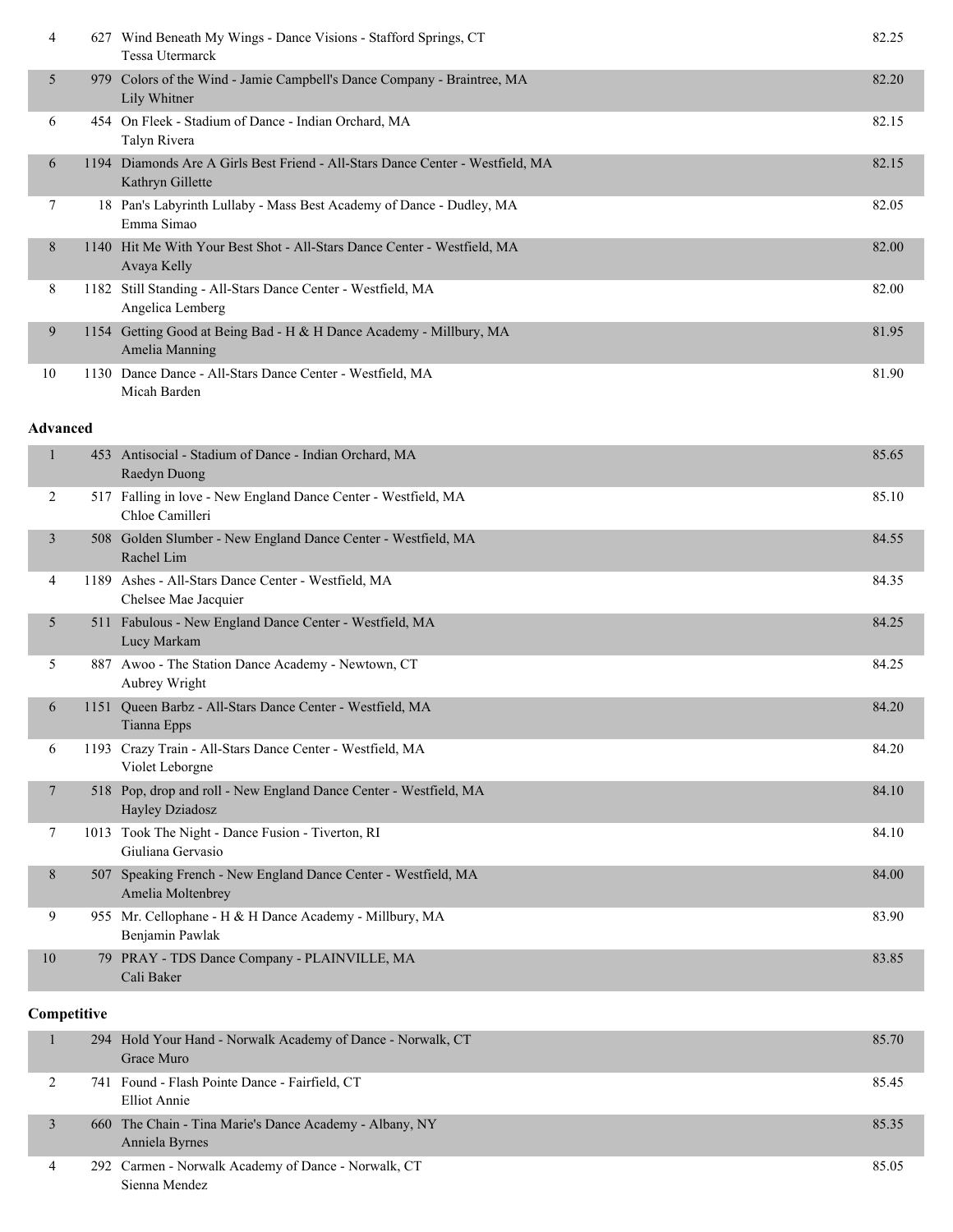| $\overline{4}$ | 1160 We'll Be Fine - Jacqueline Rivera's Dance Couture - Lake Ronkonkoma, NY<br><b>Brooke Lemancyk</b> | 85.05 |
|----------------|--------------------------------------------------------------------------------------------------------|-------|
| 5              | 729 Let Me Think About It - Flash Pointe Dance - Fairfield, CT<br>Garin Victoria                       | 85.00 |
| 5              | 734 The Other Side - Flash Pointe Dance - Fairfield, CT<br>Costa Giuliana                              | 85.00 |
| 5              | 1076 LITTLE BIRD - TDS Dance Company - PLAINVILLE, MA<br>Natalie Brito                                 | 85.00 |
| 5              | 1159 Fame - Jacqueline Rivera's Dance Couture - Lake Ronkonkoma, NY<br>Cassidy Cahill                  | 85.00 |
| 6              | 671 Slow Me Down - Tina Marie's Dance Academy - Albany, NY<br>Emma Salinetti                           | 84.95 |
| $\overline{7}$ | 1093 UNSTOPPABLE - TDS Dance Company - PLAINVILLE, MA<br>Jordan DaCosta                                | 84.90 |
| 8              | 683 Firework - Tina Marie's Dance Academy - Albany, NY<br>Gracelyn Berghela                            | 84.85 |
| 9              | 154 I Wanna Dance With Somebody - Rhythm Dance Company - Westborough, MA<br>Julie Tagliaferri          | 84.80 |
| 9              | 1088 COMPASS - TDS Dance Company - PLAINVILLE, MA<br>Sydney Glassman                                   | 84.80 |
| 9              | 1092 DON'T RAIN ON MY PARADE - TDS Dance Company - PLAINVILLE, MA<br><b>Emerson Fritz</b>              | 84.80 |
| 10             | 810 C Jam Blues - Jennifer Prete School of Dance - South Kingstown, RI<br>Ava Bosgraaf                 | 84.75 |
| 10             | 1004 His Daughter - Dance Fusion - Tiverton, RI<br>Enza Cordeiro                                       | 84.75 |
|                |                                                                                                        |       |

#### **Junior (9 - 11 yrs.) Duet/Trio**

|                 | Performance |                                                                                                                       |       |
|-----------------|-------------|-----------------------------------------------------------------------------------------------------------------------|-------|
| $\mathbf{1}$    |             | 1225 Dynamic Duo - All-Stars Dance Center - Westfield, MA<br>Audrianna Adon, Isaiah Simpson                           | 83.15 |
| 2               |             | 984 Dance Apocalyptic - Jamie Campbell's Dance Company - Braintree, MA<br>Madelyn Bartlett, Roisin Killeen            | 82.45 |
| $\overline{3}$  |             | 608 No Excuses - Dance Legacy - Newington, CT<br>Sophia Cortes, Adeline Berube                                        | 82.10 |
| 4               |             | 339 The Gospel Truth - Aimee's Academy of Dance - Seymour, CT<br>Aubrey Shay-Hogan, Kassie Sproles, Taylor Turbeville | 82.05 |
| $\overline{4}$  |             | 625 Great Balls of Fire - Dance Visions - Stafford Springs, CT<br>William Collige, Olivia Ochoa                       | 82.05 |
| 4               |             | 626 You Will Be Found - Dance Visions - Stafford Springs, CT<br>William Collige, Olivia Ochoa                         | 82.05 |
| 5               |             | 1226 The Days - All-Stars Dance Center - Westfield, MA<br>Arden Sullivan, Brianna Albee                               | 81.95 |
| 6               |             | 43 Runway Walk - Mass Best Academy of Dance - Dudley, MA<br>Lily Grzyb, Mackenzie Woods, Madyson Grazulis             | 81.55 |
| <b>Advanced</b> |             |                                                                                                                       |       |
| 1               |             | 1220 Escalate - All-Stars Dance Center - Westfield, MA<br>Chelsee Mae Jacquier, Sieanna Kellogg                       | 84.10 |
| $\overline{2}$  |             | 880 National Pasttime - The Dance Connection - Coventry, Ct<br>Kayla Colby, Ella Ringuette                            | 83.40 |
| 3               | 1217        | September - All-Stars Dance Center - Westfield, MA<br>Angelica Lemberg, Annabeth Lemberg                              | 83.25 |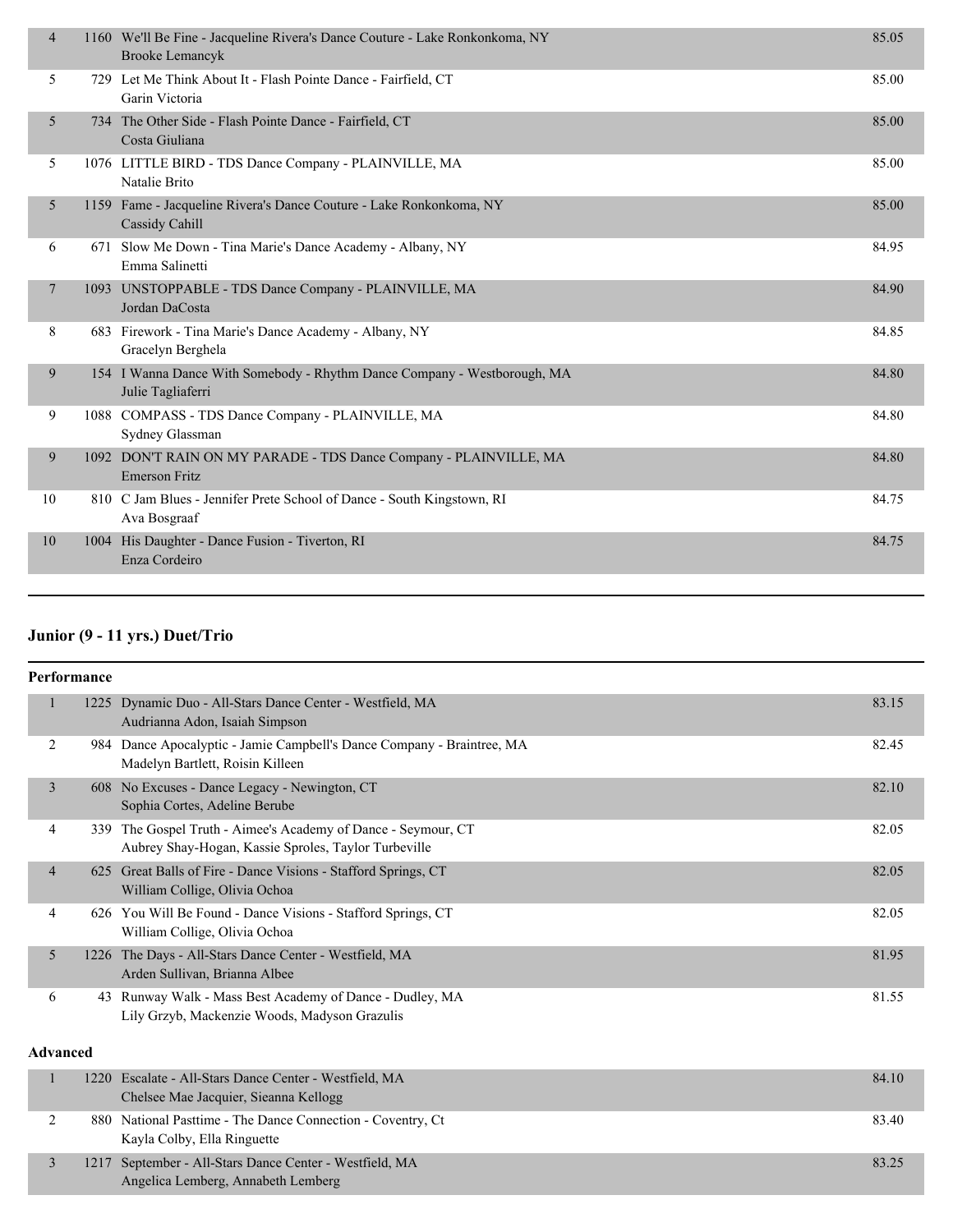| 4  | 488 Never Break - Lakewood-Trumbull YMCA Company Y - Trumbull, CT<br>Kendall Walsh, Katie Stanley                    | 83.20 |
|----|----------------------------------------------------------------------------------------------------------------------|-------|
| 5  | 138 Runaway - Rhythm Dance Company - Westborough, MA<br>Camille Loconsolo, Kara Horvath                              | 83.10 |
| 5. | 894 Diamonds Are A Girl's Best Friend - The Station Dance Academy - Newtown, CT<br>Addie Schwartz, Aubrey Wright     | 83.10 |
| 5  | 1218 Locked Out Of Heaven - All-Stars Dance Center - Westfield, MA<br>Bradley Peloquin, Kathryn Gillette             | 83.10 |
| 6  | 112 Hero - Rhythm Dance Company - Westborough, MA<br>Marissa Turgeon, Chloe Lacasse, Ava Gagnon                      | 83.05 |
| 7  | 1219 I Love Me - All-Stars Dance Center - Westfield, MA<br>Danica Lamb, Payton Barnard                               | 82.80 |
| 8  | 114 This Is My Dance Floor - Rhythm Dance Company - Westborough, MA<br>Amelia Kocou, Alexandra Holman, Sophie Doiron | 82.20 |

#### **Competitive**

|                | 295 Hocus Pocus - Norwalk Academy of Dance - Norwalk, CT<br>Grace Muro, Keira Bramble, Sienna Mendez                 | 85.10 |
|----------------|----------------------------------------------------------------------------------------------------------------------|-------|
| 2<br>679       | Grown - Tina Marie's Dance Academy - Albany, NY<br>Lily Hacker, Fiona Hacker, Emma Salinetti                         | 85.05 |
| 3<br>1163      | Rhythm is Gonna Get You - Jacqueline Rivera's Dance Couture - Lake Ronkonkoma, NY<br>Brooke Lemancyk, Cassidy Cahill | 85.00 |
| 4              | 875 Wherever you will Go - The Dance Connection - Coventry, Ct<br>Ella Ringuette, Easton Mahoney                     | 84.85 |
| $\overline{4}$ | 1012 Nails, Hair, Hips, Heels - Dance Fusion - Tiverton, RI<br>Giuliana Gervasio, Enza Cordeiro                      | 84.85 |
| 5<br>113       | Colors Of The Wind - Rhythm Dance Company - Westborough, MA<br>Katrina Chan, Delaney Dowd, Emily Piel                | 84.60 |
| 6<br>115       | A Million Dreams - Rhythm Dance Company - Westborough, MA<br>Quinn McDowell, Amelia Petralia, Julie Tagliaferri      | 84.40 |
| 7              | 725 Teach Me How To Shimmy - Flash Pointe Dance - Fairfield, CT<br>Edelen Natalia, Landau Olivia                     | 83.95 |
| 8<br>827       | Bongo Cha Cha Cha - Jennifer Prete School of Dance - South Kingstown, RI<br>Ava Bosgraaf, Kate McRoberts             | 83.85 |
| 9<br>657       | Mockingbird - Tina Marie's Dance Academy - Albany, NY<br>Rory Barringer, Isabelle Balleau                            | 83.60 |
| 10             | 134 If We Hold On Together - Rhythm Dance Company - Westborough, MA<br>Bridget Santos, Jiyoo Jeon                    | 83.50 |
|                |                                                                                                                      |       |

# **Junior (9 - 11 yrs.) Small**

| <b>Performance</b> |                                                                                                                                                         |       |
|--------------------|---------------------------------------------------------------------------------------------------------------------------------------------------------|-------|
|                    | 476 Drowning - Stadium of Dance - Indian Orchard, MA<br>Emmarose Taylor, Benjamin Dudek, India Forbes, Aubreyella Cruz, Lyric Whitley, Jonathan Ortega, | 82.55 |
|                    | Talyn Rivera, Keniyah Holmes                                                                                                                            |       |
| 2                  | 57 Grow As We Go - Mass Best Academy of Dance - Dudley, MA                                                                                              | 82.45 |
|                    | Aliviah Patterson, Madyson Grazulis, Elizabeth Lemay, Lilly Wolf, Lily Grzyb, Mackenzie Woods, Maci<br>Turner                                           |       |
| 3                  | 475 Looks like me - Stadium of Dance - Indian Orchard, MA                                                                                               | 82.30 |
|                    | Jonathan Ortega, Nolan Holley, Benjamin Dudek, Emerson Range, Kayden Minnifield-Avery                                                                   |       |
| 4                  | 477 Stand Still - Stadium of Dance - Indian Orchard, MA                                                                                                 | 82.25 |
|                    | India Forbes, Emmarose Taylor, Talyn Rivera, Keniyah Holmes, Aubreyella Cruz, Lyric Whitley                                                             |       |
| 5                  | 963 Dancing My Way - H & H Dance Academy - Millbury, MA                                                                                                 | 82.15 |
|                    | Sarafina Bennes, Addie Jacques, Ashley Johnson, Claire Johnson, Natalie Malloy, Amelia Manning,                                                         |       |
|                    | Claire Reid-Eriksen, Skylar Violette                                                                                                                    |       |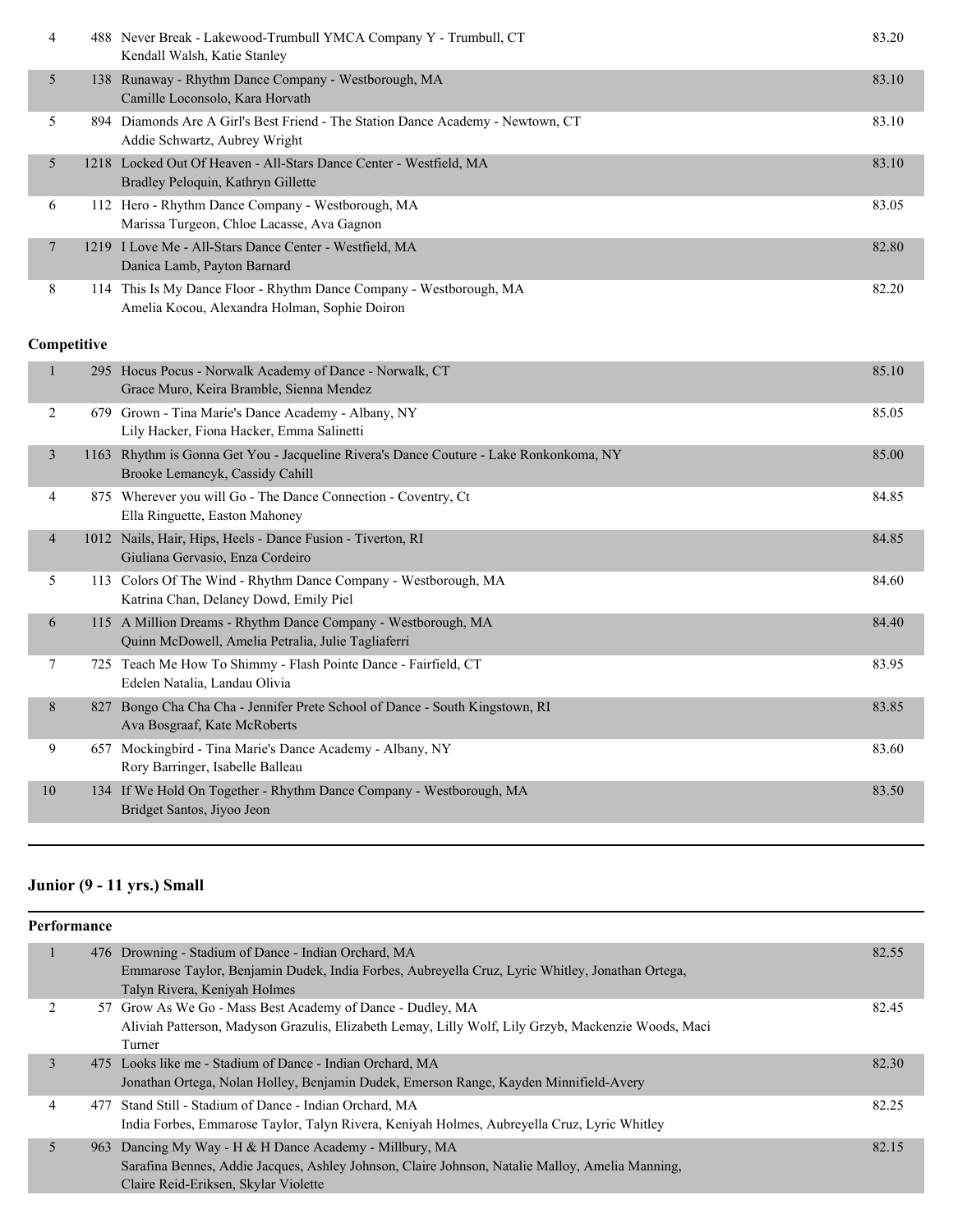| 6 | 48 Fields - Mass Best Academy of Dance - Dudley, MA                                                   | 82.05 |
|---|-------------------------------------------------------------------------------------------------------|-------|
|   | Aliviah Patterson, Madyson Grazulis, Elizabeth Lemay, Lilly Wolf, Lily Grzyb, Mackenzie Woods, Maci   |       |
|   | Turner                                                                                                |       |
| 6 | 1107 Boogie Shoes - All-Stars Dance Center - Westfield, MA                                            | 82.05 |
|   | Aubrey Glynn, Aunika Brill, Payton Barnard, Ella Barden, Julianna Gromaski, Danica Lamb               |       |
| 7 | 49 Fuego - Mass Best Academy of Dance - Dudley, MA                                                    | 82.00 |
|   | Madyson Grazulis, Lily Grzyb, Lilly Wolf, Elizabeth Lemay, Aliviah Patterson, Mackenzie Woods, Maci   |       |
|   | Turner                                                                                                |       |
| 7 | 1106 Blast From the Past - All-Stars Dance Center - Westfield, MA                                     | 82.00 |
|   | Sophie Grabowski, Aubrey Glynn, Micah Barden, Brianna Albee, Milina Auger, Arden Sullivan, Khloe      |       |
|   | Heywood, Samantha Pensivy, Loralei DeRock                                                             |       |
| 8 | 56 Magic - Mass Best Academy of Dance - Dudley, MA                                                    | 81.85 |
|   | Callen Reardon, Aliviah Patterson, Elizabeth Lemay, Lilly Wolf, Lily Grzyb, Mackenzie Woods, Maci     |       |
|   | Turner, Madyson Grazulis                                                                              |       |
| 9 | 807 Can't Help Falling in Love with You - Jennifer Prete School of Dance - South Kingstown, RI        | 81.80 |
|   | Iris Laurie, Charlotte Hall, Morgan Monaco, Aubrey Moniz, Reagan Noble, Ruth Short, Sienna Spaziante, |       |
|   | Savannah Kerr                                                                                         |       |

#### **Advanced**

| $\mathbf{1}$   | 1104 Footprints - All-Stars Dance Center - Westfield, MA<br>Violet Leborgne, Ella Barden, Melanie Sczcepanek, Julianna Borelli, Anabelle Roman, Shelby Starsiak                                          | 85.10 |
|----------------|----------------------------------------------------------------------------------------------------------------------------------------------------------------------------------------------------------|-------|
| $\overline{2}$ | 861 Party People - The Dance Connection - Coventry, Ct<br>Sienna Russo, Avery Ranucci, Sia Dhingra, Lily Torrens, Ella Ringuette, Kayla Colby, Lily Jobin                                                | 83.85 |
| $\overline{2}$ | 1026 Silence - Dance Fusion - Tiverton, RI<br>Ava Nicholson, Lily Ouellette, Ella Raposa, Giuliana Gervasio, Ayanna Jubah, Corinne Mello, Maeven<br>Michalewich, Alana Silveira                          | 83.85 |
| 3              | 862 Recover - The Dance Connection - Coventry, Ct<br>Ella Ringuette, Kayla Colby, Lily Jobin, Emily Fojtik, Catherine Forte, Zara Dinshaw, Madison<br>Mangiafico                                         | 83.80 |
| $\overline{4}$ | 968 Stompy Jones - H & H Dance Academy - Millbury, MA<br>Benjamin Pawlak, Cora Raskett, Janie Repekta, Robyn Repekta, Emerson Tucker                                                                     | 83.65 |
| 5              | 494 Cold - Lakewood-Trumbull YMCA Company Y - Trumbull, CT<br>Haley Mitchell, Abigail Hannum, Claire Hannum, Katie Stanley, Kendall Walsh, Ruby Solano                                                   | 83.60 |
| 5              | 863 Lean on Me - The Dance Connection - Coventry, Ct<br>Sienna Russo, Avery Ranucci, Lily Torrens, Ella Ringuette, Kayla Colby, Lily Jobin                                                               | 83.60 |
| 6              | 474 Phenom - Stadium of Dance - Indian Orchard, MA<br>Kayden Minnifield-Avery, Jonathan Ortega, Nolan Holley, Raedyn Duong, Benjamin Dudek, Isaac<br>Johnson, Emerson Range, Kason Smith, Raymond Torres | 83.45 |
| 6              | 1109 Don't Stop - All-Stars Dance Center - Westfield, MA<br>Tianna Epps, Chelsee Mae Jacquier, Violet Leborgne, Bradley Peloquin, Isaiah Simpson                                                         | 83.45 |
| $\tau$         | 1115 Spell Block Tango - All-Stars Dance Center - Westfield, MA<br>Tianna Epps, Violet Leborgne, Zoey Corcoran, Lauren Deauseault, Sydney Gallagher, Chelsee Mae<br>Jacquier                             | 83.40 |
| 8              | 615 Dive in the pool - Dance Legacy - Newington, CT<br>Angelina Ciriello, Eliana Bechard, Gianna Birritteri, Julia Solek, Daniela Ciriello, Annabella DiBerardino                                        | 83.30 |
| 8              | 1024 Boss - Dance Fusion - Tiverton, RI<br>Ava Nicholson, Lily Ouellette, Ava Paquet, Ella Raposa, Ayanna Jubah, Corinne Mello, Maeven<br>Michalewich, Alana Silveira                                    | 83.30 |
| 9              | 1111 Hunger - All-Stars Dance Center - Westfield, MA<br>Gianna Capua, Natalie DeRock, Chelsee Mae Jacquier, Sieanna Kellogg, Nicole Peloquin, Summer<br>Sagan, Lily Walker-Ray                           | 83.25 |
| 9              | 1112 Let's Go Crazy - All-Stars Dance Center - Westfield, MA<br>Gianna Capua, Natalie DeRock, Chelsee Mae Jacquier, Sieanna Kellogg, Nicole Peloquin, Summer<br>Sagan, Lily Walker-Ray                   | 83.25 |
| 10             | 1118 Yellow Brick Road - All-Stars Dance Center - Westfield, MA<br>Kathryn Gillette, Lauren Deauseault, Tianna Epps, Sydney Gallagher, Violet Leborgne                                                   | 83.00 |

#### **Competitive**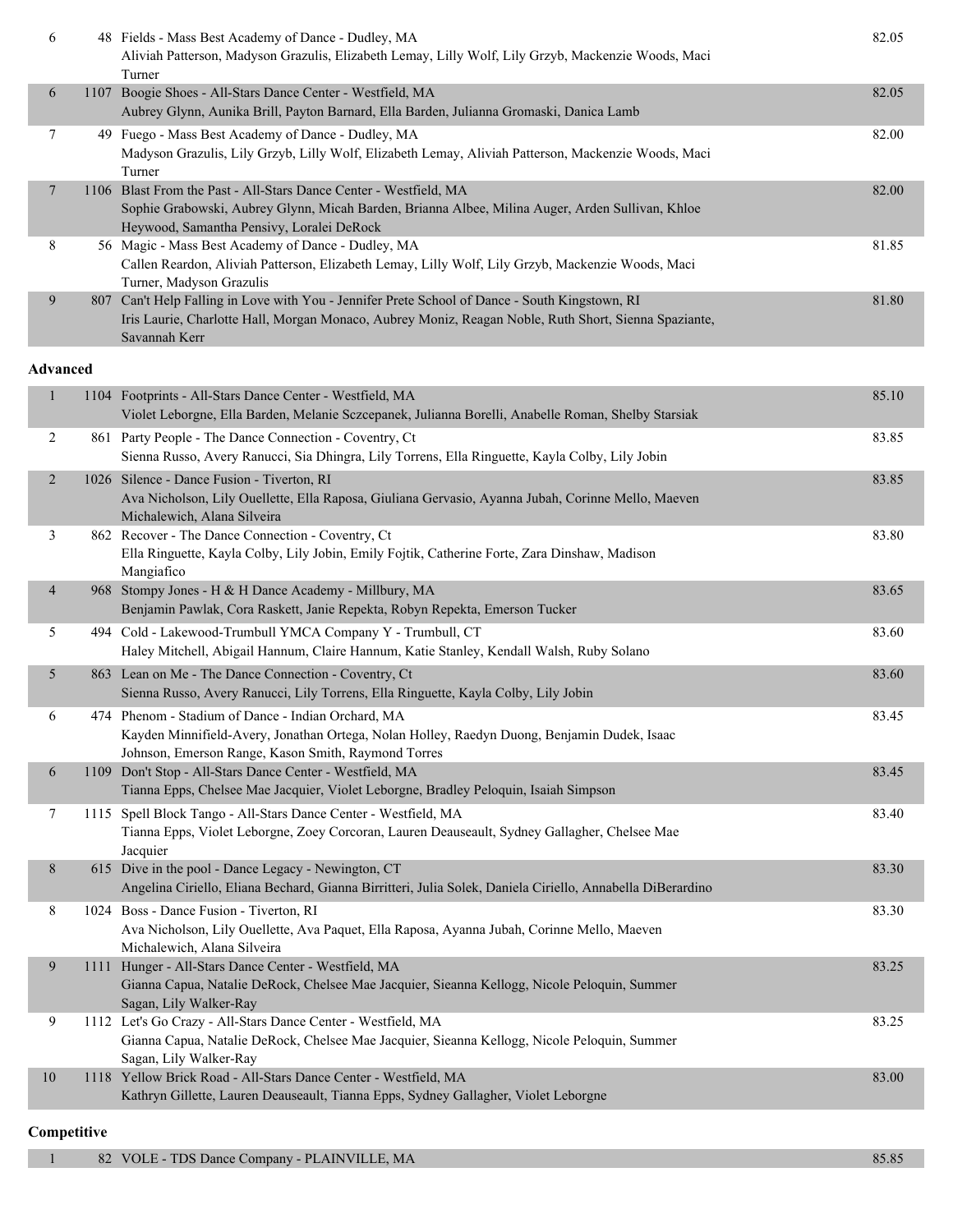|                | Natalie Brito, Emerson Fritz, Joulee Barbosa, Madison Thompson, Karli Wilkinson, Sydney Glassman,<br>Scarlet Grendal, Angellie Fernandez                                                                 |       |
|----------------|----------------------------------------------------------------------------------------------------------------------------------------------------------------------------------------------------------|-------|
| $\overline{2}$ | 83 HAUNTED - TDS Dance Company - PLAINVILLE, MA<br>Natalie Brito, Emerson Fritz, Madison Thompson, Karli Wilkinson, Joulee Barbosa, Sydney Glassman,<br>Scarlet Grendal, Angellie Fernandez              | 85.60 |
| 2              | 1164 Mommy Dearest - Jacqueline Rivera's Dance Couture - Lake Ronkonkoma, NY<br>Valentina Rivera, Olivia Gutheil, Campbell Cahill, Cassidy Cahill, Brooke Lemancyk                                       | 85.60 |
| 3              | 1029 Pretty Girl Rock - Dance Fusion - Tiverton, RI<br>Ava Paquet, Giuliana Gervasio, Gabriella Gervasio, Enza Cordeiro, RoseLee Williams                                                                | 85.35 |
| $\overline{4}$ | 1027 Sorry - Dance Fusion - Tiverton, RI<br>Paxton Ramos, RoseLee Williams, Giuliana Gervasio, Enza Cordeiro                                                                                             | 85.25 |
| 5              | 635 Rather Be - Tina Marie's Dance Academy - Albany, NY<br>Adeline Coons, Anniela Byrnes, Aria Welch, Emma Salinetti, Fiona Hacker, Isabella Melendez, Isabelle<br>Balleau, Lily Hacker, Rory Barringer  | 84.75 |
| 5              | 1228 Wings - Flash Pointe Dance - Fairfield, CT<br>Landau Olivia, Garin Victoria, Fulton Harper, Elliot Annie, Edelen Natalia, Costa Giuliana, Budzian<br>Caroline, Willett Sophia                       | 84.75 |
| 6              | 81 HABANERA - TDS Dance Company - PLAINVILLE, MA<br>Joulee Barbosa, Karli Wilkinson, Madison Thompson, Scarlet Grendal, Natalie Brito                                                                    | 84.65 |
| 6              | 801 If I Were A Bell - Jennifer Prete School of Dance - South Kingstown, RI<br>Alison McAnally, Kate McRoberts, Keirra Johnson, Victoria Johnson, Aleigh Bosgraaf, Ava Bosgraaf                          | 84.65 |
| 7              | 296 The Wolves - Norwalk Academy of Dance - Norwalk, CT<br>Grace Muro, Keira Bramble, Sienna Mendez, Vannie Morris                                                                                       | 84.30 |
| 8              | 301 Dirty Boogie - Norwalk Academy of Dance - Norwalk, CT<br>Julia Kaczynska, Julianna Castellanos, Olivia Back, Sophia Floridia                                                                         | 84.25 |
| 8              | 775 How You Like That - Flash Pointe Dance - Fairfield, CT<br>Stein Leila, Budzian Caroline, Costa Giuliana, Elliot Annie, Fulton Harper, Garin Victoria, Giorlando<br>Laci, Hoyt Payton, Willett Sophia | 84.25 |
| 9              | 300 I'm a Brass Band - Norwalk Academy of Dance - Norwalk, CT<br>Julia Kaczynska, Julianna Castellanos, Olivia Back, Sophia Floridia                                                                     | 84.20 |
| 10             | 638 Sound of Silence - Tina Marie's Dance Academy - Albany, NY<br>Anniela Byrnes, Aria Welch, Emma Salinetti, Fiona Hacker, Isabelle Balleau, Lily Hacker                                                | 84.15 |

#### **Junior (9 - 11 yrs.) Large**

| Performance    |      |                                                                                                                                                                                                                                                                                                                                           |       |
|----------------|------|-------------------------------------------------------------------------------------------------------------------------------------------------------------------------------------------------------------------------------------------------------------------------------------------------------------------------------------------|-------|
|                |      | 982 Sushi - Jamie Campbell's Dance Company - Braintree, MA<br>Candice Coombs, Avery Flynn, Ava Colantonio, Margaret Cahill, Madelyn Bartlett, Roisin Killeen,<br>Niamh McGowan, Molly Fleming, Molly Dinsmoor, Kayleah Joyce                                                                                                              | 84.10 |
| 2              | 987  | How Do I Look? - Jamie Campbell's Dance Company - Braintree, MA<br>Charlie Dias, Emerson Dias, Mia Murphy, Kendall O'Brien, Kylie Walsh, Lily Whitner, Margaret Cahill,<br>Ava Colantonio, Candice Coombs, Molly Dinsmoor, Molly Fleming, Avery Flynn, Kayleah Joyce, Niamh<br>McGowan, Logan Fox                                         | 83.75 |
| $\overline{3}$ |      | 1197 Just A Dream - All-Stars Dance Center - Westfield, MA<br>Aubrey Glynn, London Adams, Summer Sagan, Nicole Peloquin, Khloe Heywood, Audrianna Adon,<br>Addison Davenport, Aurora Thielen, Kacey Reed, Katy Mottola, Savanna Cooley, Sophie Grabowski,<br>ZaQylee Gnoza, Olivia Johnson, Brooke LaValley, Loralei DeRock, Isla Collins | 83.15 |
| 4              |      | 1123 Girls - All-Stars Dance Center - Westfield, MA<br>Natalie DeRock, Aubrey Glynn, Isabela Korepta, Danica Lamb, Lauren Deauseault, Sydney Gallagher,<br>Kathryn Gillette, Avaya Kelly, Ava Navarrete, Audrianna Adon, Brooke LaValley, Loralei DeRock, Mia<br>Lagoy                                                                    | 82.85 |
| 5              |      | 1056 WHO YOU ARE - TDS Dance Company - PLAINVILLE, MA<br>Selia Wilson, Victoria Roche, Leah Krugman, Jyelle Caillot, Danica Do, Alexis Fidas, Amanda Jean,<br>Lana Killion, Madison Lewis, Avery Malenfant, Marissa Cadet, Sydney Marshall, Jamayah Alexis                                                                                | 82.45 |
| 5              | 1057 | LEAVING ON A JET PLANE - TDS Dance Company - PLAINVILLE, MA<br>Avery Malenfant, Marissa Cadet, Sydney Marshall, Jamayah Alexis, Selia Wilson, Victoria Roche, Leah<br>Krugman, Jyelle Caillot, Danica Do, Alexis Fidas, Amanda Jean, Lana Killion, Madison Lewis                                                                          | 82.45 |
| 6              |      | 986 The Call - Jamie Campbell's Dance Company - Braintree, MA                                                                                                                                                                                                                                                                             | 82.40 |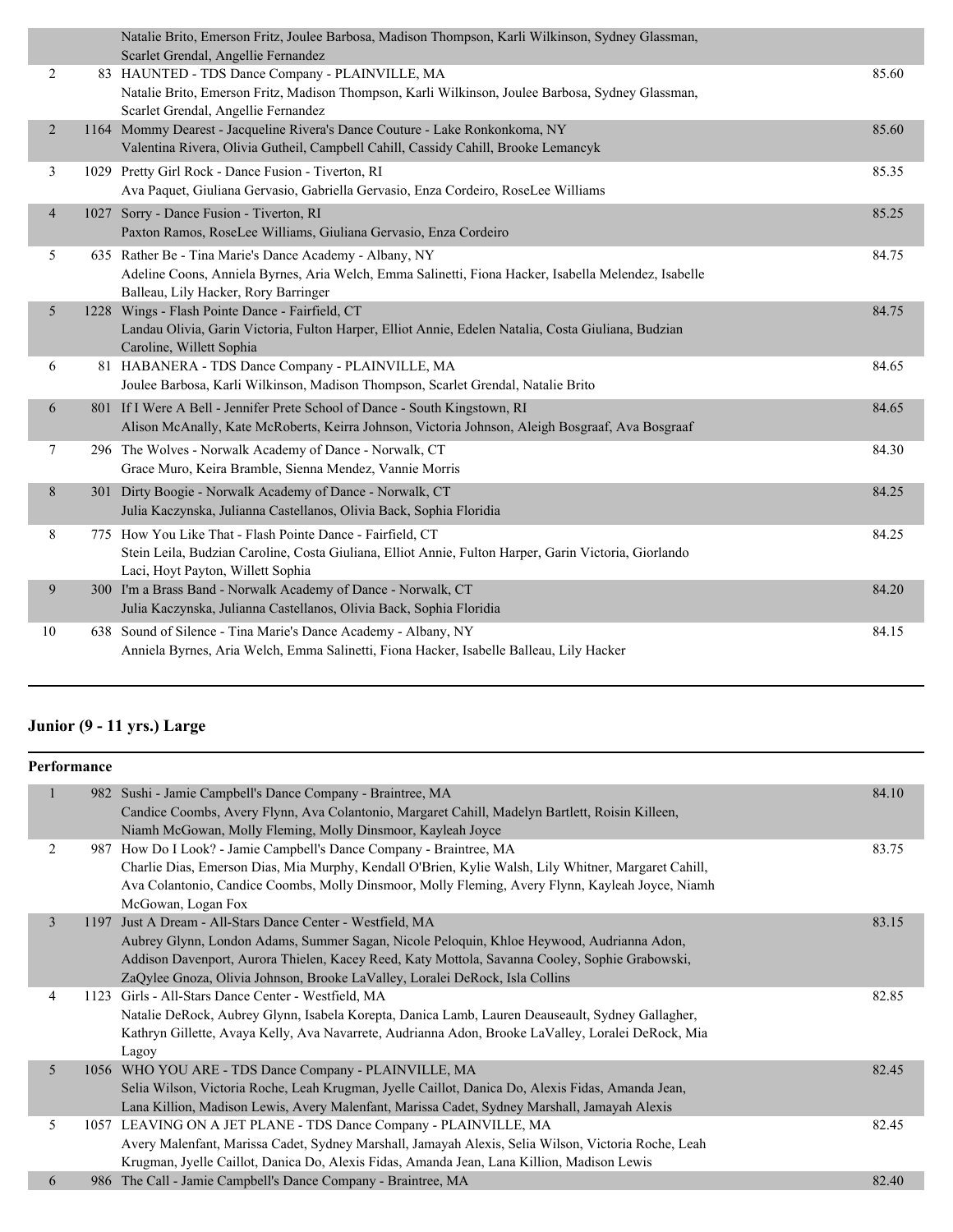|                  | Roisin Killeen, Niamh McGowan, Molly Fleming, Molly Dinsmoor, Margaret Cahill, Madelyn Bartlett,<br>Kayleah Joyce, Candice Coombs, Avery Flynn, Ava Colantonio  |       |
|------------------|-----------------------------------------------------------------------------------------------------------------------------------------------------------------|-------|
| 7                | 1124 Welcome Home - All-Stars Dance Center - Westfield, MA                                                                                                      | 82.05 |
|                  | Brianna Albee, Milina Auger, Micah Barden, Riley Cyr, Loralei DeRock, Sophie Grabowski, Khloe                                                                   |       |
|                  | Heywood, Isabela Korepta, Ava Navarrete, Arden Sullivan, Samantha Pensivy                                                                                       |       |
| Advanced         |                                                                                                                                                                 |       |
| $\mathbf{1}$     | 1021 Hotel Party - Dance Fusion - Tiverton, RI                                                                                                                  | 85.70 |
|                  | Emily Norris, Lily Ouellette, Mya Pacheco, Ella Raposa, Giuliana Gervasio, Gabriella Gervasio, Julia                                                            |       |
|                  | Canto, Ayanna Jubah, Corinne Mello, Maeven Michalewich, RoseLee Williams                                                                                        |       |
| 2                | 520 Steam Heat - New England Dance Center - Westfield, MA                                                                                                       | 85.40 |
|                  | Vanessa Holley, Robyn Wert, Robyn Triblets, Natalie Laprade, Lily Vincenzo, Kylie Markam, Kaliah                                                                |       |
|                  | Johnson, Elizabeth Adams, Chloe Camilleri, Abigail Cordes, Hayley Dziadosz, Demi Barlow, Avalena                                                                |       |
|                  | Alward, Gabrielle Lovelace                                                                                                                                      |       |
| $\mathfrak{Z}$   | 521 Deep End - New England Dance Center - Westfield, MA                                                                                                         | 85.20 |
|                  | Vanessa Holley, Robyn Wert, Robyn Triblets, Natalie Laprade, Lily Vincenzo, Kylie Markam, Kaliah                                                                |       |
|                  | Johnson, Elizabeth Adams, Chloe Camilleri, Abigail Cordes, Hayley Dziadosz, Gabrielle Lovelace,                                                                 |       |
|                  | Avalena Alward                                                                                                                                                  |       |
| 4                | 503 Roxie - New England Dance Center - Westfield, MA                                                                                                            | 84.75 |
|                  | Aria Laprade, Gianna Bevilacqua, Mackenzie Leja, Adrianna Holley, Rachel Lim, Amelia Moltenbrey,                                                                |       |
|                  | Lucy Markam, Sadie Roy, Taytum Theriaque, Rosie Mason, Olivia Zajdel, Emma Yvon, Julia Jarvis,                                                                  |       |
|                  | Yousaf Saeed, Brooke Schwerzmann                                                                                                                                |       |
| 5                | 522 Let's be bad - New England Dance Center - Westfield, MA<br>Vanessa Holley, Robyn Wert, Robyn Triblets, Natalie Laprade, Lily Vincenzo, Kylie Markam, Kaliah | 84.70 |
|                  | Johnson, Elizabeth Adams, Chloe Camilleri, Abigail Cordes, Hayley Dziadosz, Gabrielle Lovelace,                                                                 |       |
|                  | Avalena Alward                                                                                                                                                  |       |
| 6                | 1215 Greatest Show - All-Stars Dance Center - Westfield, MA                                                                                                     | 84.50 |
|                  | McKenzie Whittaker, Tianna Epps, Sydney Gallagher, Kathryn Gillette, Avaya Kelly, Isabela Korepta,                                                              |       |
|                  | Violet Leborgne, Lauren Deauseault, Ella Barden, Ava Navarrete, Julianna Borelli, Anabelle Roman                                                                |       |
| $\boldsymbol{7}$ | 504 Oz - New England Dance Center - Westfield, MA                                                                                                               | 84.20 |
|                  | Aria Laprade, Gianna Bevilacqua, Mackenzie Leja, Adrianna Holley, Rachel Lim, Amelia Moltenbrey,                                                                |       |
|                  | Lucy Markam, Sadie Roy, Taytum Theriaque, Rosie Mason, Olivia Zajdel, Emma Yvon, Julia Jarvis,                                                                  |       |
|                  | Yousaf Saeed, Brooke Schwerzmann                                                                                                                                |       |
| $\tau$           | 505 Candy - New England Dance Center - Westfield, MA                                                                                                            | 84.20 |
|                  | Aria Laprade, Gianna Bevilacqua, Mackenzie Leja, Adrianna Holley, Rachel Lim, Amelia Moltenbrey,                                                                |       |
|                  | Lucy Markam, Sadie Roy, Taytum Theriaque, Rosie Mason, Olivia Zajdel, Emma Yvon, Julia Jarvis,                                                                  |       |
| 8                | Yousaf Saeed, Brooke Schwerzmann<br>966 Rosie The Riveter - H & H Dance Academy - Millbury, MA                                                                  | 83.90 |
|                  | Alexis Cao, Caroline Dixon, Adyson Luu, Eliana Manzaro, Kylie Mulhern, Cora Raskett, Janie Repekta,                                                             |       |
|                  | Jenna Sullivan, Grace Tarka, Emerson Tucker                                                                                                                     |       |
| 9                | 478 Mixed Personalities - Stadium of Dance - Indian Orchard, MA                                                                                                 | 83.75 |
|                  | Aubreyella Cruz, Lyric Whitley, India Forbes, Emmarose Taylor, Eva Francis, Keniyah Holmes, Kennidy                                                             |       |
|                  | Cruz, Emma Hadlock, Talyn Rivera, Deyonce Sheppard                                                                                                              |       |
|                  |                                                                                                                                                                 |       |
| Competitive      |                                                                                                                                                                 |       |
| $\mathbf{1}$     | 764 Big Noise - Flash Pointe Dance - Fairfield, CT                                                                                                              | 85.85 |
|                  | Purcell Kerri, Ramsauer Lea, Stein Leila, Budzian Caroline, Costa Giuliana, Elliot Annie, Giorlando Laci,                                                       |       |
|                  | Gottlieb LuLu, Hoyt Payton, Willett Sophia, Garin Victoria                                                                                                      |       |
| 2                | 762 Flaunt It - Flash Pointe Dance - Fairfield, CT                                                                                                              | 85.25 |
|                  | Purcell Kerri, Ramsauer Lea, Stein Leila, Budzian Caroline, Costa Giuliana, Elliot Annie, Giorlando Laci,                                                       |       |
| $\mathfrak{Z}$   | Gottlieb LuLu, Hoyt Payton, Willett Sophia, Fulton Harper<br>774 Boogie Woogie Bugle Boy - Flash Pointe Dance - Fairfield, CT                                   | 84.90 |
|                  | Ramsauer Lea, Budzian Caroline, Costa Giuliana, Edelen Natalia, Elliot Annie, Fulton Harper, Garin                                                              |       |
|                  | Victoria, Giorlando Laci, Willett Sophia, Landau Olivia                                                                                                         |       |
| 4                | 1050 BUGLE BOY - TDS Dance Company - PLAINVILLE, MA                                                                                                             | 84.85 |
|                  | Cali Baker, Kendra Robertson, Jordan DaCosta, Ella Spadazzi, Scarlet Grendal, Delaney Rose, Aliah                                                               |       |
|                  | Abreu, Leila Barbosa, Emerson Fritz, Jacqueline Sweeney, Brooke Soper, Natalie Brito, Hayley Flores,                                                            |       |
|                  | Sydney Glassman, Abigael Shea                                                                                                                                   |       |
| 5                | 1051 HOLD ONTO ME - TDS Dance Company - PLAINVILLE, MA                                                                                                          | 84.80 |
|                  | Emerson Fritz, Ella Spadazzi, Cali Baker, Aliah Abreu, Jordan DaCosta, Sydney Glassman, Scarlet                                                                 |       |
|                  | Grendal, Natalie Brito, Leila Barbosa, Abigael Shea, Brooke Soper, Delaney Rose, Jacqueline Sweeney,                                                            |       |
|                  | Hayley Flores, Kendra Robertson                                                                                                                                 |       |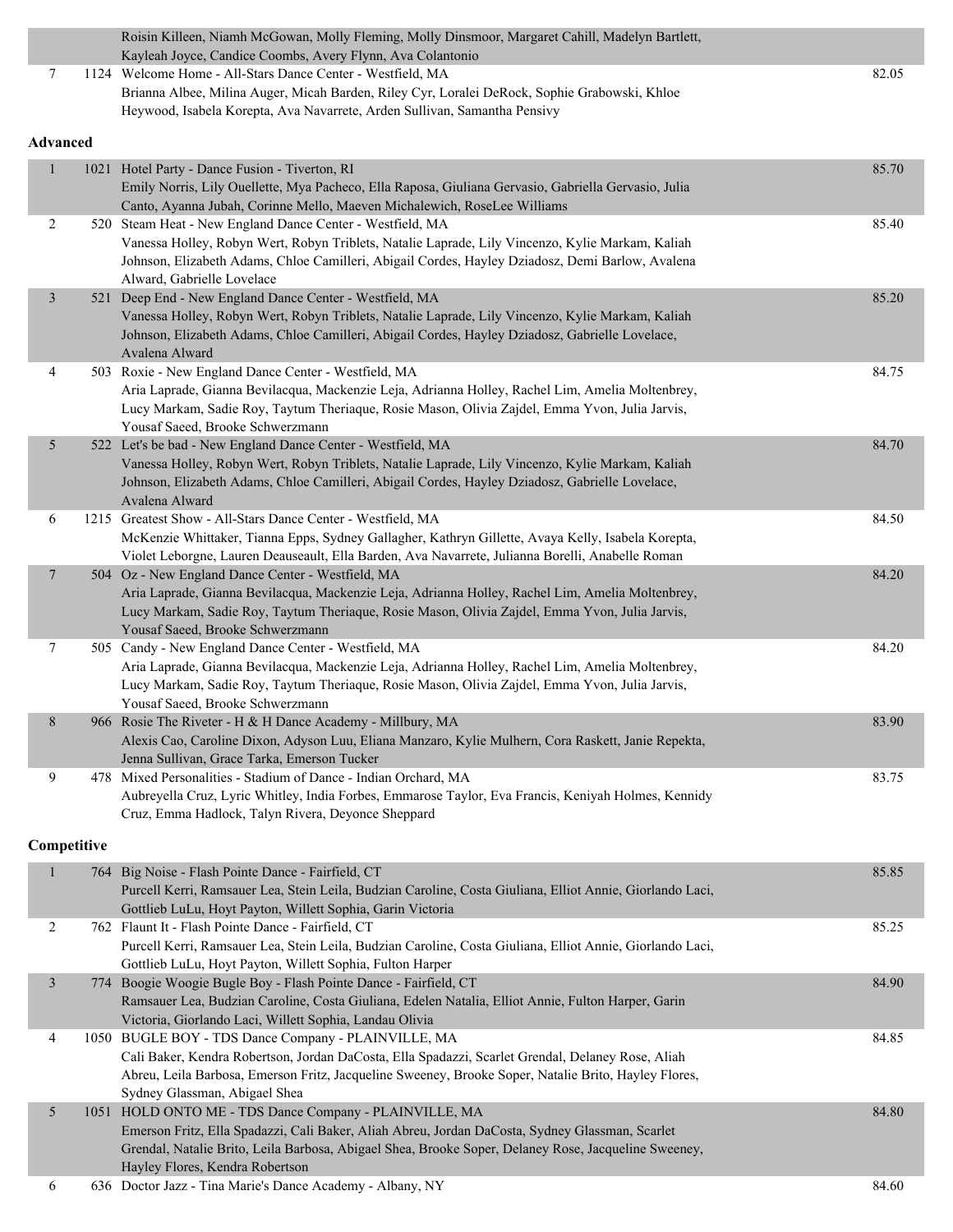|                | Adeline Coons, Anniela Byrnes, Aria Welch, Emma Salinetti, Fiona Hacker, Isabella Melendez, Isabelle                                                                                                                                                                                                                               |       |
|----------------|------------------------------------------------------------------------------------------------------------------------------------------------------------------------------------------------------------------------------------------------------------------------------------------------------------------------------------|-------|
| $\overline{7}$ | Balleau, Lily Hacker, Katherine Trimarchi, Rory Barringer<br>92 Vive Le Swing - Rhythm Dance Company - Westborough, MA<br>Amelia Kocou, Katrina Chan, Delaney Dowd, Sophie Doiron, Isabella Gallini, Alexandra Holman, Emily<br>Piel, Zoey Crandall, Jiyoo Jeon, Quinn McDowell, Addison Newmark, Amelia Petralia, Bridget Santos, | 84.35 |
|                | Julie Tagliaferri                                                                                                                                                                                                                                                                                                                  |       |
| 8              | 91 Fly - Rhythm Dance Company - Westborough, MA<br>Amelia Kocou, Alexandra Holman, Bridget Santos, Katrina Chan, Quinn McDowell, Sophie Doiron, Zoey<br>Crandall, Addison Newmark, Amelia Petralia, Delaney Dowd, Emily Piel, Isabella Gallini, Jiyoo Jeon,<br>Julie Tagliaferri                                                   | 84.15 |
| 8              | 261 Boss - Rhythm Dance Company - Westborough, MA<br>Julian Benoit, Katrina Chan, Scarlett Spencer, Zoey Crandall, Jiyoo Jeon, Quinn McDowell, Addison<br>Newmark, Amelia Petralia, Bridget Santos, Julie Tagliaferri, Amelia Kocou, Delaney Dowd, Sophie<br>Doiron, Isabella Gallini, Alexandra Holman, Emily Piel                | 84.15 |
| 8              | 802 Frost - Jennifer Prete School of Dance - South Kingstown, RI<br>Alison McAnally, Sarah Floody, Ava Bosgraaf, Keirra Johnson, Victoria Johnson, Cadence Kimball, Kate<br>McRoberts, Aleigh Bosgraaf, Skyla Freeman, Maddie Neri                                                                                                 | 84.15 |
| 9              | 62 Miss Otis Regrets - Rhythm Dance Company - Westborough, MA<br>Delaney Dowd, Isabella Gallini, Alexandra Holman, Emily Piel, Zoey Crandall, Jiyoo Jeon, Quinn<br>McDowell, Bridget Santos, Julie Tagliaferri, Katrina Chan                                                                                                       | 84.00 |
| 10             | 804 Captain Swing - Jennifer Prete School of Dance - South Kingstown, RI<br>Aleigh Bosgraaf, Ava Bosgraaf, Maddie Neri, Alison McAnally, Cadence Kimball, Kate McRoberts,<br>Keirra Johnson, Sarah Floody, Skyla Freeman, Victoria Johnson                                                                                         | 83.95 |

#### **Junior (9 - 11 yrs.) Super**

#### **Competitive** 1 558 Aquatic Dreams - New England Dance Center - Westfield, MA 86.70 Louie Pilcher, Nina Bevilacqua, Sarah Holjes, Raegan Panis, Olivia Smith, Demi Barlow, Hayley Dziadosz, Lucy Markam, Rachel Lim, Taytum Theriaque, Catalina Ocampo, Caroline Fair, Bridget Carrier, Abigail Cordes, AJ Nagle, Chloe Camilleri, Ella Dolby, Ella Mena, Kylie Markam, Kaliah Johnson, Haly Doucette-Kaplan, Grace Connors, Natalie Laprade, Vanessa Holley

#### **Teen (12 - 14 yrs.) Solo**

|   | Performance |                                                                                    |       |
|---|-------------|------------------------------------------------------------------------------------|-------|
|   |             | 1188 War Of Hearts - All-Stars Dance Center - Westfield, MA<br><b>Adalyn Clark</b> | 83.90 |
| 2 |             | 1195 New Shoes - All-Stars Dance Center - Westfield, MA<br>Claire Deauseault       | 83.80 |
| 3 |             | 1148 Lose My Mind - All-Stars Dance Center - Westfield, MA<br><b>London Adams</b>  | 83.70 |
| 4 | 479         | Face Your Fear - Stadium of Dance - Indian Orchard, MA<br>Jonathan Ortega          | 83.60 |
| 5 | 621         | Wonder - Lakewood-Trumbull YMCA Company Y - Trumbull, CT<br>Abigail Hannum         | 83.55 |
| 6 |             | 26 Falling In Love - Mass Best Academy of Dance - Dudley, MA<br>Bronwyn Petkus     | 83.50 |
| 7 |             | 28 Chasing - Mass Best Academy of Dance - Dudley, MA<br>Gaige Smith                | 83.45 |
| 8 |             | 458 Heather - Stadium of Dance - Indian Orchard, MA<br>India Forbes                | 83.30 |
| 8 |             | 972 Where Are You Now - Mass Best Academy of Dance - Dudley, MA                    | 83.30 |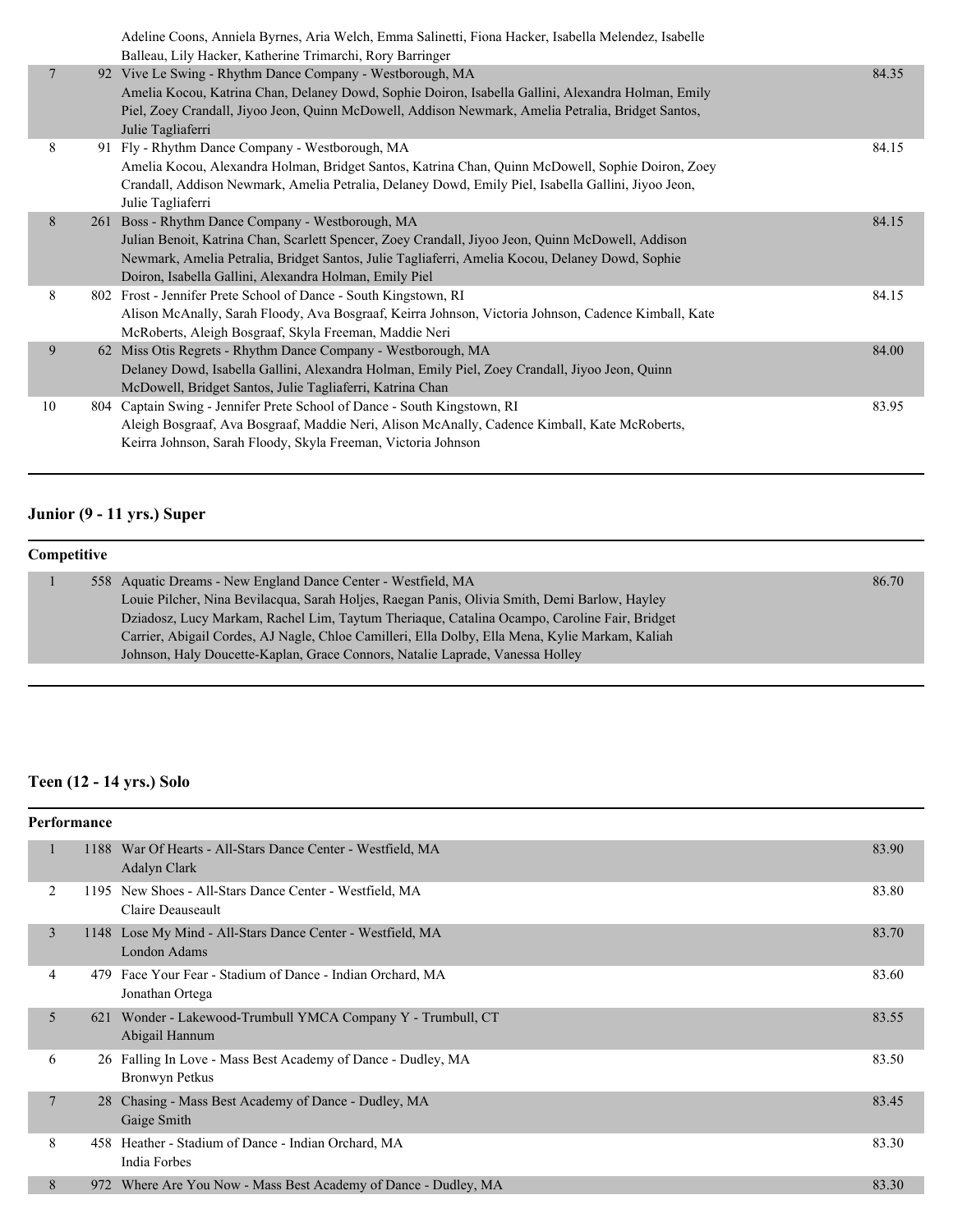|                 |             | Kelsey Olson                                                                              |       |
|-----------------|-------------|-------------------------------------------------------------------------------------------|-------|
| 9               |             | 717 All I Know So Far - Aimee's Academy of Dance - Seymour, CT<br>Gracie Shay-Hogan       | 83.25 |
| 10              |             | 459 The Plug - Stadium of Dance - Indian Orchard, MA<br>Isaac Johnson                     | 83.20 |
| 10              |             | 597 Crank That - Dance Legacy - Newington, CT<br>Gary Hall                                | 83.20 |
| <b>Advanced</b> |             |                                                                                           |       |
| 1               |             | 882 Repeat Until Death - The Dance Connection - Coventry, Ct<br>Grace Magel               | 86.90 |
| 2               |             | 490 Tiny Dancer - Lakewood-Trumbull YMCA Company Y - Trumbull, CT<br>Kendall Walsh        | 86.85 |
| $\mathfrak{Z}$  |             | 845 Britney Mix - The Dance Connection - Coventry, Ct<br><b>Emily Fojtik</b>              | 86.00 |
| 4               |             | 839 Never let go - The Dance Connection - Coventry, Ct<br>Lily Torrens                    | 85.95 |
| 5               |             | 846 Toy Soldier - The Dance Connection - Coventry, Ct<br>Catherine Forte                  | 85.90 |
| 5               |             | 1001 Dreams - Dance Fusion - Tiverton, RI<br>Gabriella Gervasio                           | 85.90 |
| 6               |             | 842 Work - The Dance Connection - Coventry, Ct<br>Madison Mangiafico                      | 85.80 |
| 6               |             | 998 Amen - Dance Fusion - Tiverton, RI<br>Ava Paquet                                      | 85.80 |
| 7               |             | 851 The Beat - The Dance Connection - Coventry, Ct<br>Zara Dinshaw                        | 85.70 |
| 8               |             | 629 Cruel Summer - Dance Visions - Stafford Springs, CT<br>Emilie Hurley                  | 85.50 |
| 9               |             | 1082 PAINT IT BLACK - TDS Dance Company - PLAINVILLE, MA<br>Aaliyah Lockhart              | 85.45 |
| 9               |             | 1208 Fast - All-Stars Dance Center - Westfield, MA<br>Kalee Conner                        | 85.45 |
| $10\,$          |             | 457 Deep End - Stadium of Dance - Indian Orchard, MA<br>Emma Hadlock                      | 85.40 |
| 10              |             | 1135 Fly Away - All-Stars Dance Center - Westfield, MA<br>Holly Sheaffer                  | 85.40 |
| 10              |             | 1142 In It - All-Stars Dance Center - Westfield, MA<br>Nicole Dellaripa                   | 85.40 |
|                 | Competitive |                                                                                           |       |
| $\mathbf{1}$    |             | 1081 CREEP - TDS Dance Company - PLAINVILLE, MA<br>Karli Wilkinson                        | 87.55 |
| 2               |             | 523 Give it - New England Dance Center - Westfield, MA<br>Lillyanna Rossi                 | 87.45 |
| $\mathfrak{Z}$  |             | 859 Plane of Existence - The Dance Connection - Coventry, Ct<br>Easton Mahoney            | 87.25 |
| 4               |             | 211 Trying - Rhythm Dance Company - Westborough, MA<br>Victoria Silva                     | 87.15 |
| 5               |             | 1158 Bird Box - Jacqueline Rivera's Dance Couture - Lake Ronkonkoma, NY<br>Olivia Gutheil | 87.10 |
| 6               |             | 530 Black Swan - New England Dance Center - Westfield, MA<br>Catalina Ocampo              | 87.05 |
| 7               |             | 528 Vole - New England Dance Center - Westfield, MA<br><b>Bridget Carrier</b>             | 87.00 |
| 7               |             | 743 Blackbird - Flash Pointe Dance - Fairfield, CT                                        | 87.00 |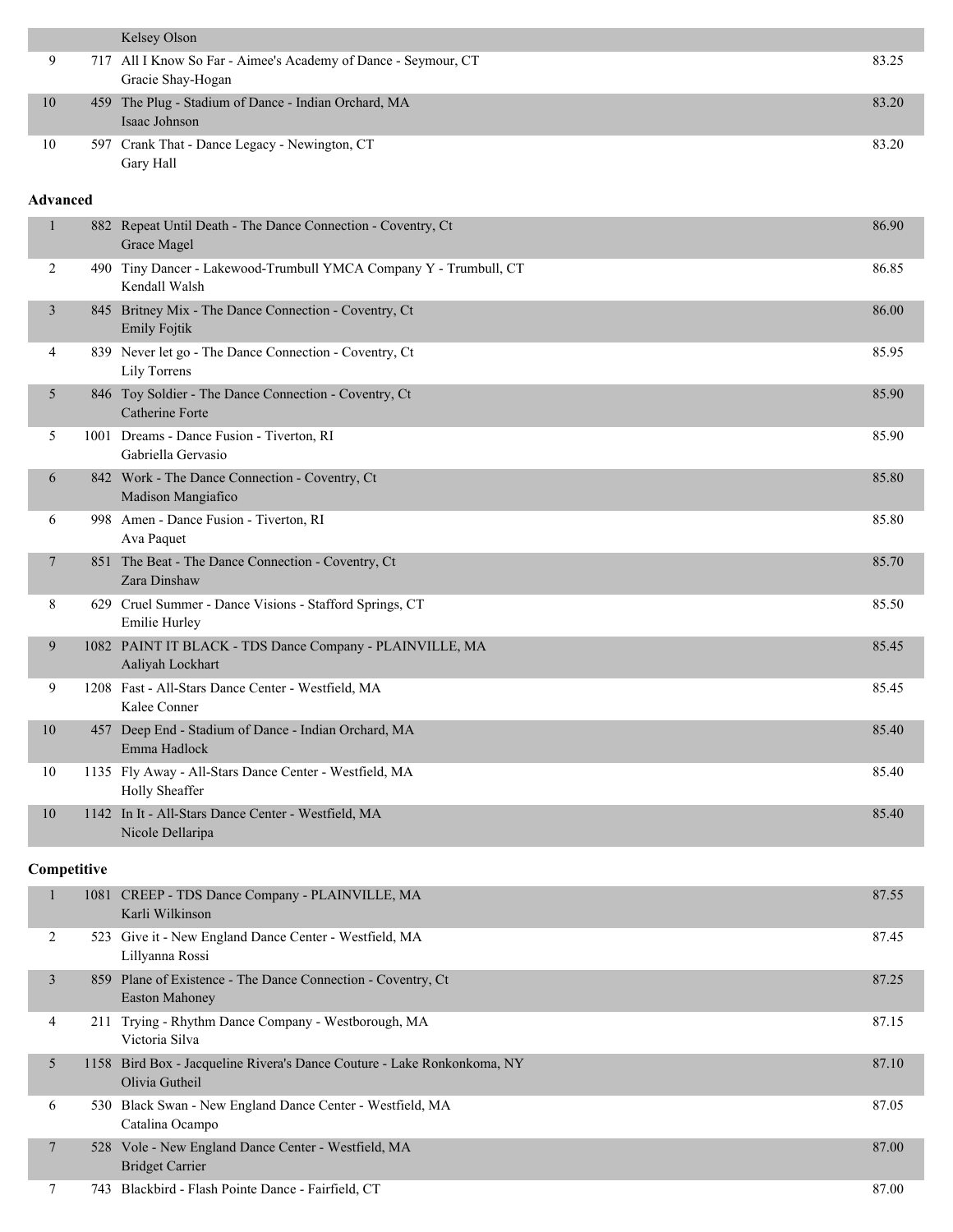|    | Giorlando Laci                                                           |       |
|----|--------------------------------------------------------------------------|-------|
|    | 175 To Begin Again - Rhythm Dance Company - Westborough, MA<br>Leah Ciak | 86.85 |
|    | 1079 MY PREROGATIVE - TDS Dance Company - PLAINVILLE, MA<br>Brooke Lapp  | 86.75 |
| 10 | 281 Hey Mami - Norwalk Academy of Dance - Norwalk, CT<br>Kaylee Deenihan | 86.70 |

#### **Teen (12 - 14 yrs.) Duet/Trio**

|                | Performance     |                                                                                                                            |       |
|----------------|-----------------|----------------------------------------------------------------------------------------------------------------------------|-------|
| $\mathbf{1}$   |                 | 985 Cruella - Jamie Campbell's Dance Company - Braintree, MA<br>Molly Fleming, Niamh McGowan                               | 84.55 |
| 2              |                 | 713 Iris - Aimee's Academy of Dance - Seymour, CT<br>Taylor Turbeville, Kayla Sproles                                      | 83.95 |
| $\overline{2}$ |                 | 716 We Share Everything - Aimee's Academy of Dance - Seymour, CT<br>Aubrey Shay-Hogan, Gracie Shay-Hogan                   | 83.95 |
|                | <b>Advanced</b> |                                                                                                                            |       |
| $\mathbf{1}$   |                 | 1213 Run - All-Stars Dance Center - Westfield, MA<br>Melanie Sczcepanek, Shelby Starsiak                                   | 85.95 |
| 2              |                 | 1214 Just Fine - All-Stars Dance Center - Westfield, MA<br>Claire Deauseault, Holly Sheaffer, Sieanna Kellogg              | 85.80 |
| $\mathfrak{Z}$ |                 | 872 Instruction - The Dance Connection - Coventry, Ct<br>Lily Torrens, Madison Mangiafico, Catherine Forte                 | 85.75 |
| 4              |                 | 491 Guiding Light - Lakewood-Trumbull YMCA Company Y - Trumbull, CT<br>Maggie Huang, Katie Stanley, Kendall Walsh          | 85.10 |
| 5              |                 | 1222 Big Bank - All-Stars Dance Center - Westfield, MA<br>Kalee Conner, Shelby Starsiak                                    | 85.00 |
| 6              |                 | 135 Unsteady - Rhythm Dance Company - Westborough, MA<br>Emma Hanna, Gracen Huang                                          | 84.90 |
| 6              |                 | 878 The Light That Never Fails - The Dance Connection - Coventry, Ct<br>Madison Mangiafico, Emily Fojtik                   | 84.90 |
| 7              |                 | 829 Heaven Is A Place on Earth - Jennifer Prete School of Dance - South Kingstown, RI<br>Victoria Johnson, Cadence Kimball | 84.85 |
| 7              |                 | 879 Friend like Me - The Dance Connection - Coventry, Ct<br>Lily Jobin, Sienna Russo                                       | 84.85 |
| 8              |                 | 130 Friday - Rhythm Dance Company - Westborough, MA<br>Hailey Minka, Aubrey Lee Thomas                                     | 84.80 |
| 8              |                 | 449 Tears - Rhythm Dance Company - Westborough, MA<br>Lauren Jeznach, Anna DeMaria, Aubrey Lee Thomas                      | 84.80 |
| 9              |                 | 624 Cover Girl - Dance Visions - Stafford Springs, CT<br>Grace Cassells, Emilie Hurley, Tessa Utermarck                    | 84.75 |
| 10             |                 | 631 Work Me Down - Dance Visions - Stafford Springs, CT<br>Emilie Hurley, Tessa Utermarck                                  | 84.65 |
| 10             |                 | 873 Wicked Little Girls - The Dance Connection - Coventry, Ct<br>Catherine Forte, Zara Dinshaw                             | 84.65 |
| 10             |                 | 877 Pop Drop and Roll - The Dance Connection - Coventry, Ct<br>Catherine Forte, Emily Fojtik                               | 84.65 |
| 10             |                 | 1216 A-Ok - All-Stars Dance Center - Westfield, MA<br>Holly Sheaffer, Sieanna Kellogg                                      | 84.65 |

#### **Competitive**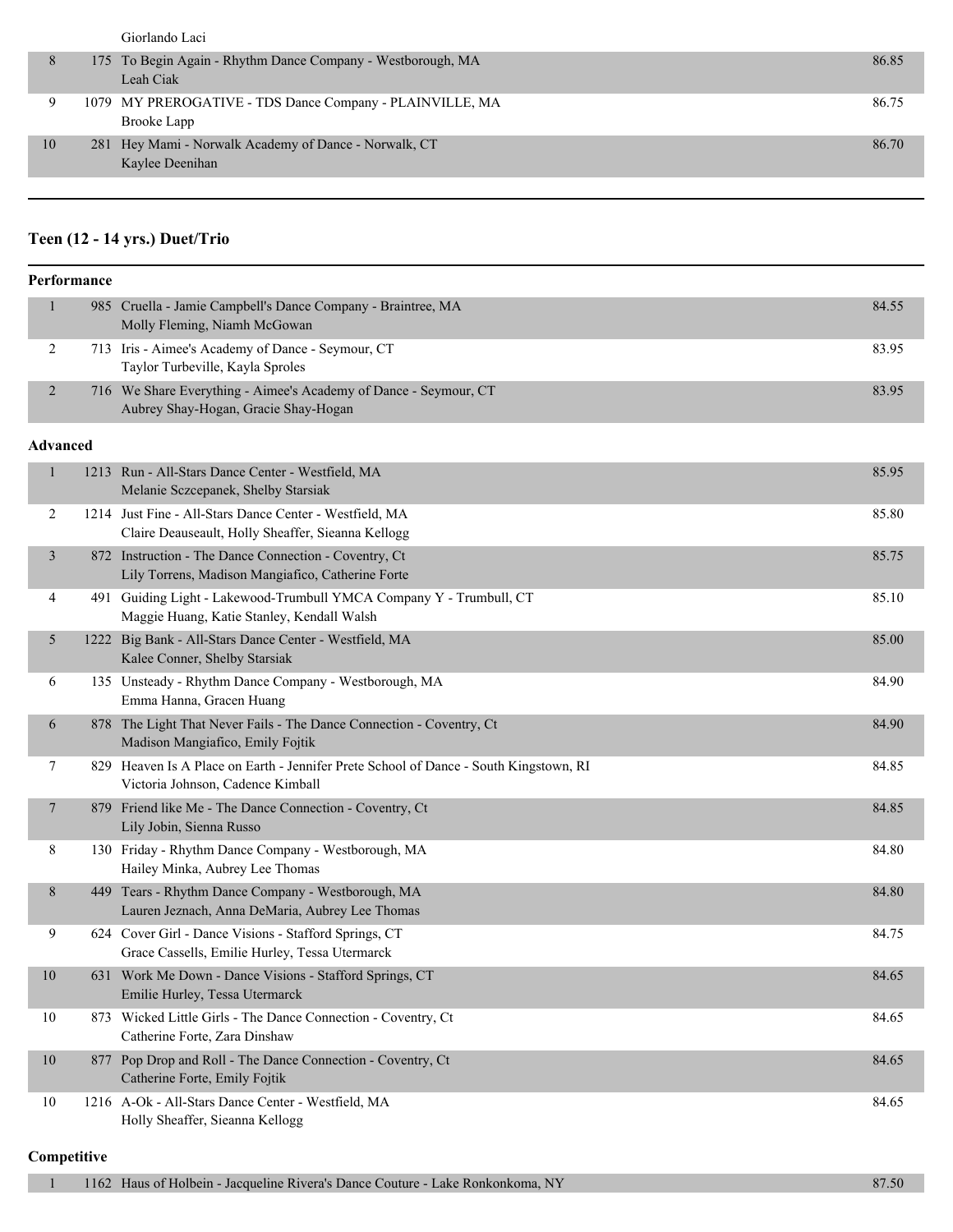|                | Campbell Cahill, Valentina Rivera, Olivia Gutheil                                                                  |       |
|----------------|--------------------------------------------------------------------------------------------------------------------|-------|
| 2              | 876 Rain - The Dance Connection - Coventry, Ct<br>Easton Mahoney, Grace Magel                                      | 87.30 |
| $\overline{3}$ | 120 Last Dance - Rhythm Dance Company - Westborough, MA<br>Carly Roleke, Victoria Silva                            | 87.10 |
| 4              | 139 Thief And The Moon - Rhythm Dance Company - Westborough, MA<br>Reagan Clifford, Ella Gagnon                    | 86.90 |
| $\overline{4}$ | 885 SUMMERTIME - TDS Dance Company - PLAINVILLE, MA<br>Joulee Barbosa, Karli Wilkinson, Madison Thompson           | 86.90 |
| 5              | 282 In Case You Don't Live Forever - Norwalk Academy of Dance - Norwalk, CT<br>Nivedita Morris, Vannie Morris      | 86.80 |
| 6              | 1005 Landfill - Dance Fusion - Tiverton, RI<br>Julia Canto, Emily Norris, Ava Paquet                               | 86.70 |
| 7              | 1161 Jolene - Jacqueline Rivera's Dance Couture - Lake Ronkonkoma, NY<br>Olivia Gutheil, Valentina Rivera          | 86.60 |
| 8              | 116 Let It All Go - Rhythm Dance Company - Westborough, MA<br>Ella Gagnon, Sadie Chong, Lucy Mulcunry              | 86.40 |
| 8              | 893 It's About The Walk - The Station Dance Academy - Newtown, CT<br>Alyssa Wright, Kathryn Kavovit                | 86.40 |
| 9              | 117 This Bitter Earth - Rhythm Dance Company - Westborough, MA<br>Amelia Ciccone, Leah Ciak, Kaitlyn Zogg          | 86.30 |
| 9              | 652 You Will Be Found - Tina Marie's Dance Academy - Albany, NY<br>Abigail Dreaney, Gracelyn Berghela              | 86.30 |
| 10             | 886 WHICH WITCH IS WHICH - TDS Dance Company - PLAINVILLE, MA<br>Brooke Lapp, Charlotte Quintanilla, Janessa Gomes | 86.15 |
|                |                                                                                                                    |       |

# **Teen (12 - 14 yrs.) Small**

|                | Performance |                                                                                                                                                                                                                   |       |
|----------------|-------------|-------------------------------------------------------------------------------------------------------------------------------------------------------------------------------------------------------------------|-------|
| $\mathbf{1}$   |             | 50 Time - Mass Best Academy of Dance - Dudley, MA<br>Gaige Smith, Ariana Byrnes, Bronwyn Petkus, Ashlyne Monsen, Emma Simao, Jalysa Ovalle                                                                        | 84.45 |
| 2              |             | 338 I Don't Dance - Aimee's Academy of Dance - Seymour, CT<br>Aubrey Shay-Hogan, Kassie Sproles, Taylor Turbeville, Gracie Shay-Hogan, Kayla Sproles, Mackenzie<br>Wichman                                        | 84.35 |
| 3              |             | 58 Unimaginable - Mass Best Academy of Dance - Dudley, MA<br>Ariana Byrnes, Ashlyne Monsen, Emma Simao, Gaige Smith                                                                                               | 84.15 |
|                | Advanced    |                                                                                                                                                                                                                   |       |
| 1              |             | 1121 Big Stunnin' - All-Stars Dance Center - Westfield, MA<br>Emma Smith, Shelby Starsiak, Aliviya Starsiak, Grace Yee, Kalee Conner, Nicole Dellaripa, Victoria<br>Lempke, Victoria Szczepanek, Marianna Martini | 86.45 |
| 2              |             | 1131 The Dream of Life - All-Stars Dance Center - Westfield, MA<br>Kalee Conner, Nicole Dellaripa, Victoria Lempke, Victoria Szczepanek, Aliviya Starsiak, Shelby Starsiak,<br>Emma Smith, Grace Yee              | 86.10 |
| $\mathfrak{Z}$ |             | 1117 Wash & Set - All-Stars Dance Center - Westfield, MA<br>Aliviya Starsiak, Grace Yee, Kalee Conner, Nicole Dellaripa, Victoria Lempke, Victoria Szczepanek,<br>Shelby Starsiak, Emma Smith                     | 86.05 |
| 4              |             | 864 Hallelujah - The Dance Connection - Coventry, Ct<br>Sienna Russo, Lily Torrens, Lily Jobin, Emily Fojtik, Catherine Forte, Zara Dinshaw, Madison<br>Mangiafico, Valeria Pegkou-Christofi                      | 85.80 |
| 5              |             | 867 Tightrope - The Dance Connection - Coventry, Ct<br>Emily Fojtik, Catherine Forte, Zara Dinshaw, Ella Ringuette, Lily Jobin                                                                                    | 85.75 |
| 6              |             | 70 Young - Rhythm Dance Company - Westborough, MA<br>Emily Harmon, Lauren Jeznach, Aubrey Lee Thomas, Abby Mahr, Hailey Minka, Sophia Muller, Anna<br>DeMaria                                                     | 85.60 |
| 6              |             | 865 My Tribe - The Dance Connection - Coventry, Ct                                                                                                                                                                | 85.60 |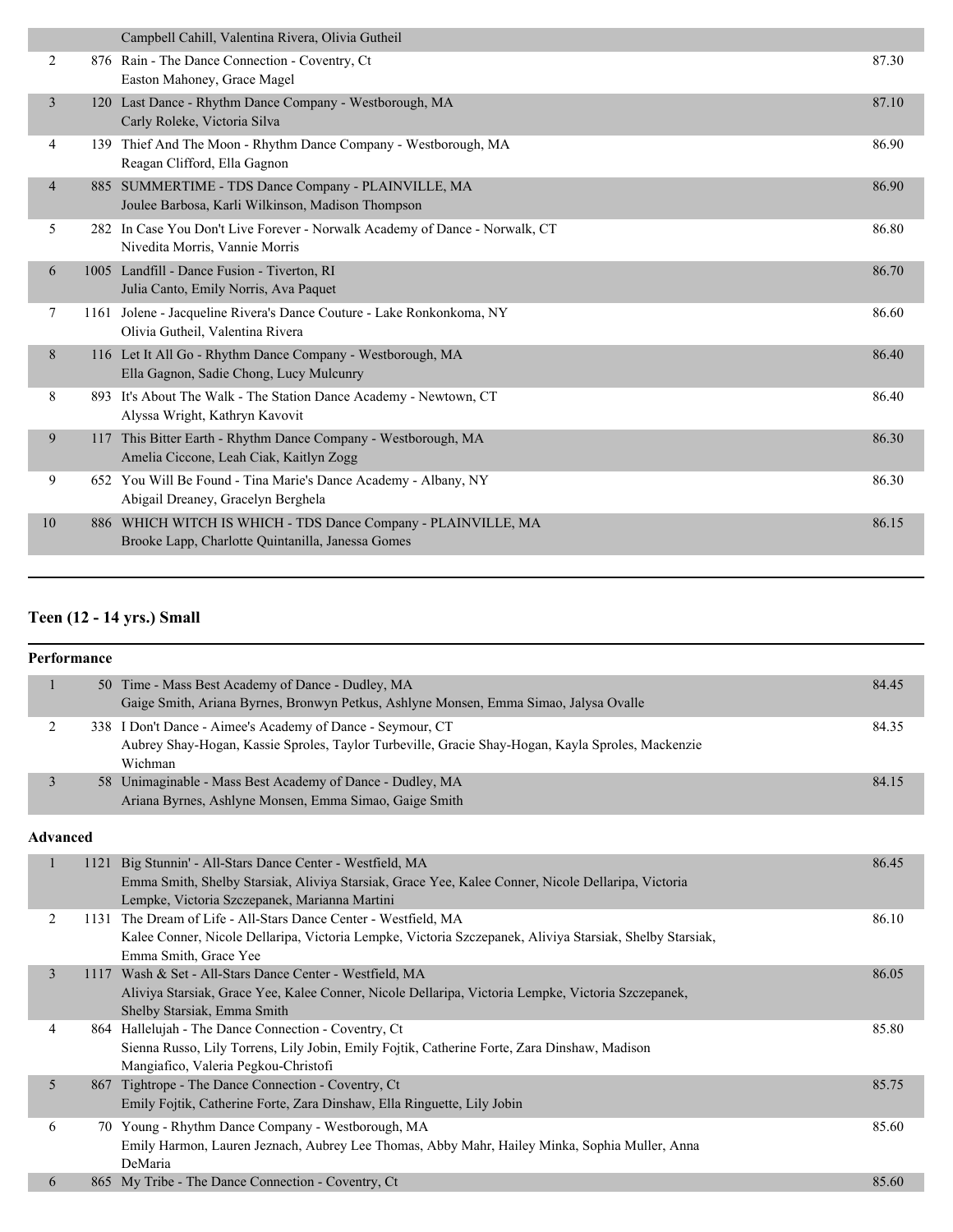|    | Lily Torrens, Lily Jobin, Catherine Forte, Madison Mangiafico, Zara Dinshaw, Valeria Pegkou-Christofi,<br><b>Emily Fojtik</b>                                                              |       |
|----|--------------------------------------------------------------------------------------------------------------------------------------------------------------------------------------------|-------|
|    | 1110 Heal - All-Stars Dance Center - Westfield, MA<br>London Adams, Kailey Boisseau, Adalyn Clark, Haleigh Johnson, Lauren Pellegrini, Briana Peloquin                                     | 85.55 |
| 8  | 107 History Repeating - Rhythm Dance Company - Westborough, MA<br>Aubrey Lee Thomas, Emily Harmon, Hailey Minka, Isabella MacLean, Julia Smith, Naomi Ornelas, Abby<br>Mahr, Kelcey Hanlon | 85.45 |
| 9  | 958 Welcome To Mars - H & H Dance Academy - Millbury, MA<br>Elizabeth Moroz, Benjamin Pawlak, Amalya Bradley-Hazard, Gracie Vidler, Alexis Cao, Robyn Repekta                              | 85.40 |
| 10 | 866 End of Love - The Dance Connection - Coventry, Ct<br>Ella Ringuette, Emily Fojtik, Catherine Forte, Zara Dinshaw, Madison Mangiafico, Valeria<br>Pegkou-Christofi                      | 85.25 |

#### **Competitive**

| $\mathbf{1}$   | 779 Dream On - Flash Pointe Dance - Fairfield, CT<br>Anastasia Rivera, Plumitallo Casey, Schulz Eva, Tash Brooke, Kwok Ava, Boos Victoria, Eyikan Ayla,<br>Johnson Avery                                                               | 87.50 |
|----------------|----------------------------------------------------------------------------------------------------------------------------------------------------------------------------------------------------------------------------------------|-------|
| 2              | 781 Boyz - Flash Pointe Dance - Fairfield, CT<br>Anastasia Rivera, Plumitallo Casey, Schulz Eva, Tash Brooke, Kwok Ava, Boos Victoria, Eyikan Ayla,<br>Johnson Avery                                                                   | 87.45 |
| 3              | 559 O Holy Night - New England Dance Center - Westfield, MA<br>Lilly Stanley, Natalie Laprade, Ella Dolby, Caroline Fair, Bridget Carrier, Abigail Cordes, AJ Nagle,<br>Taytum Theriaque, Rachel Lim                                   | 87.35 |
| 4              | 95 Take It All - Rhythm Dance Company - Westborough, MA<br>Molly Muldoon, Gracie Dunne, Avery Dunster, Victoria Silva, Grace Medina, Reagan Clifford                                                                                   | 87.05 |
| $\overline{4}$ | 761 I Surrender - Flash Pointe Dance - Fairfield, CT<br>Anastasia Rivera, Plumitallo Casey, Schulz Eva, Tash Brooke, Boos Victoria, Eyikan Ayla, Johnson<br>Avery, Kwok Ava                                                            | 87.05 |
| 5              | 298 The Rush - Norwalk Academy of Dance - Norwalk, CT<br>Grace Muro, Keira Bramble, Sienna Mendez, Juliette Coppola, Vannie Morris                                                                                                     | 86.95 |
| 6              | 509 Titanic - New England Dance Center - Westfield, MA<br>Lillyanna Rossi, Bridget Carrier, Saniah Penns, Catalina Ocampo, Rachel Lim                                                                                                  | 86.90 |
| $\tau$         | 286 Speaking of the End - Norwalk Academy of Dance - Norwalk, CT<br>Nivedita Morris, Lexi White, Kaylee Deenihan, Juliette Coppola, Vannie Morris                                                                                      | 86.85 |
| 8              | 642 She Bangs - Tina Marie's Dance Academy - Albany, NY<br>Kiera Reed, Ava Clancy, Ava McTiernan, Addison Vogel                                                                                                                        | 86.75 |
| 9              | 640 Somebody to Love - Tina Marie's Dance Academy - Albany, NY<br>Anniela Byrnes, Emma Salinetti, Lily Hacker, Addison Vogel, Ava Clancy                                                                                               | 86.70 |
| 9              | 765 Bring on the Men - Flash Pointe Dance - Fairfield, CT<br>Anastasia Rivera, Plumitallo Casey, Purcell Kerri, Schulz Eva, Tash Brooke, Boos Victoria, Eyikan Ayla,<br>Johnson Avery, Kwok Ava                                        | 86.70 |
| 10             | 86 IT'S ALL COMING BACK TO ME - TDS Dance Company - PLAINVILLE, MA<br>Ava Martignetti, Joulee Barbosa, Angellie Fernandez, Janessa Gomes, Karli Wilkinson, Madison<br>Thompson, Mackenzie Donofrio, Brooke Lapp, Charlotte Quintanilla | 86.60 |
| $10\,$         | 285 Me and My Shadow - Norwalk Academy of Dance - Norwalk, CT<br>Grace Muro, Vannie Morris, Lexi White, Nivedita Morris                                                                                                                | 86.60 |

### **Teen (12 - 14 yrs.) Large**

#### **Performance**

|  | 343 Fired Up - Aimee's Academy of Dance - Seymour, CT                                                 | 85.35 |
|--|-------------------------------------------------------------------------------------------------------|-------|
|  | Delaney Christiani, Giuliana Verdura, Josephine Matheson, Lilliana DeCola, Natalie Marcucio, Sophia   |       |
|  | DeCola, Aubrey Shay-Hogan, Kassie Sproles, Taylor Turbeville, Cecylia Rovinelli, Emily Casini, Gracie |       |
|  | Shay-Hogan, Julia Marsala, Kayla Sproles, Mackenzie Wichman, Jordan Kane                              |       |
|  | 342 Telephone Hour - Aimee's Academy of Dance - Seymour, CT                                           | 85.15 |
|  | Delaney Christiani, Giuliana Verdura, Aubrey Shay-Hogan, Kassie Sproles, Taylor Turbeville, Cecylia   |       |
|  | Rovinelli, Emily Casini, Gracie Shay-Hogan, Julia Marsala, Kayla Sproles, Mackenzie Wichman, Jordan   |       |
|  | Kane                                                                                                  |       |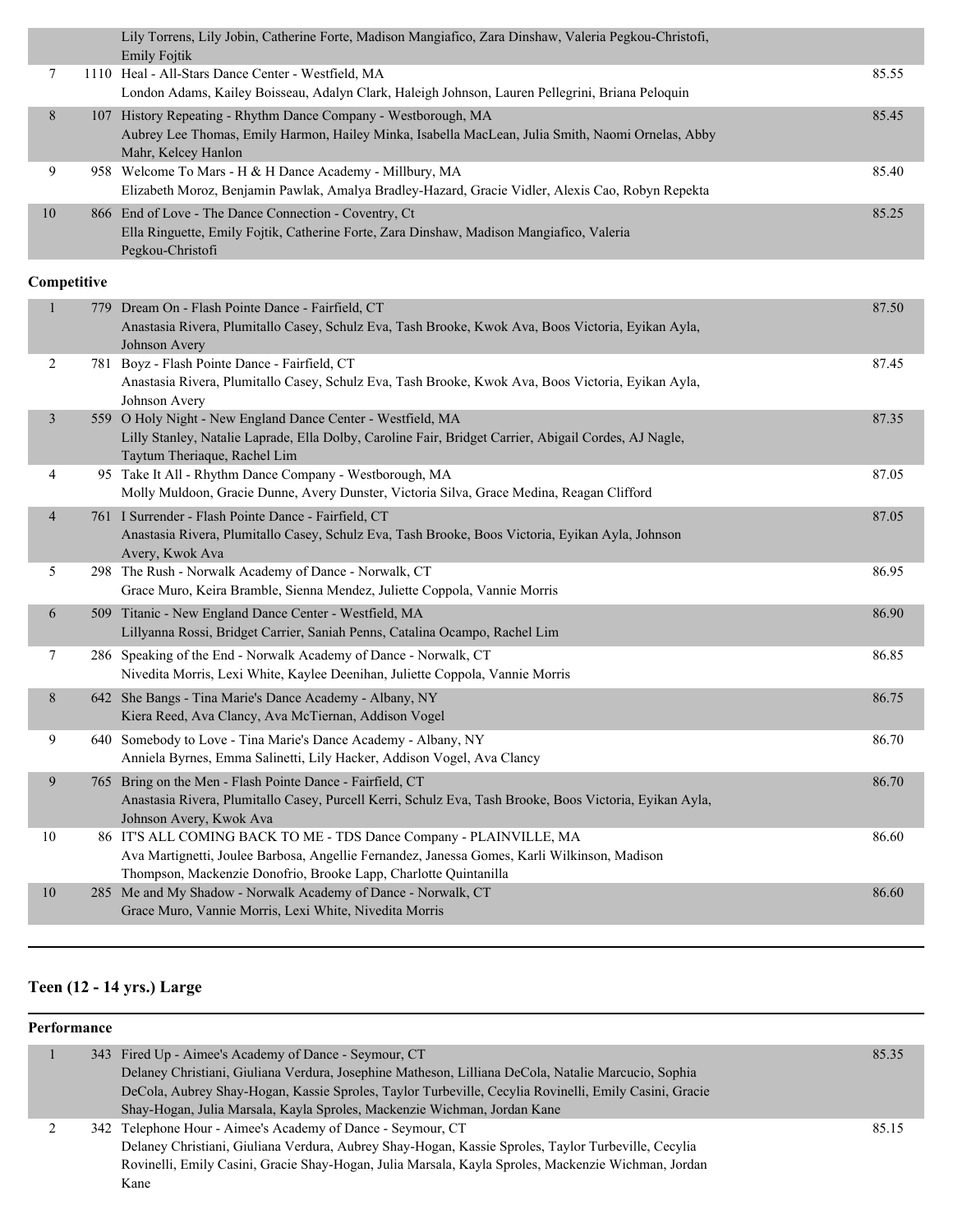| $\mathbf{1}$   | 960 Turning Page - H & H Dance Academy - Millbury, MA<br>Madison Forget, Kymber Morin, Caitlin Marr, Kat Nicolopoulos, Olivia Tucker, Morgan Forget, Alexis<br>Gemme, Ava Jendrysik, Emma Jendrysik, Katie Nadeau, Elizabeth Moroz, Aubrey Koneczny, Sofia<br>Pawlak, Madelyn Kuchnicki, Emma Larose                                                    | 86.40 |
|----------------|---------------------------------------------------------------------------------------------------------------------------------------------------------------------------------------------------------------------------------------------------------------------------------------------------------------------------------------------------------|-------|
| $\overline{c}$ | 88 Lay Me Down - Rhythm Dance Company - Westborough, MA<br>Anna DeMaria, Aubrey Lee Thomas, Ella Ricker, Emily Harmon, Hailey Minka, Isabella MacLean, Julia<br>Smith, Kelcey Hanlon, Lauren Jeznach, Naomi Ornelas, Sophia Muller, Abby Mahr                                                                                                           | 86.10 |
| $\mathfrak{Z}$ | 786 Size - Flash Pointe Dance - Fairfield, CT<br>Lillian Procopio, Caroline Charron, Emersyn Mikos, Hazel Fiedler, Julia Epstein, Suhani Kukreja, Alexis<br>O'Dell, Jillian Mitchell, Phoebe McCance, Scarlett Rex                                                                                                                                      | 85.65 |
| 4              | 1122 Do That Thing - All-Stars Dance Center - Westfield, MA<br>Gianna Capua, London Adams, Amelia Goldrup, Haleigh Johnson, Molly Houser, Nicole Peloquin,<br>Milina Auger, Kailey Boisseau, Olivia Johnson, Madison Cruz, Kaelyn Cyr, Mia Houser, Micah Barden                                                                                         | 85.55 |
| 5              | 259 Dont Stop The Party - Rhythm Dance Company - Westborough, MA<br>Michael Meehan, Gracen Huang, Chloe Lacasse, Daniella Dubin, Ava Gagnon, Emma Hanna, Camille<br>Loconsolo, Maya Mazur, Margaret Paoloni, Nora Paoloni, Marissa Turgeon                                                                                                              | 85.50 |
| 6              | 69 Mercy - Rhythm Dance Company - Westborough, MA<br>Anna DeMaria, Aubrey Lee Thomas, Ella Ricker, Emily Harmon, Hailey Minka, Isabella MacLean, Julia<br>Smith, Kelcey Hanlon, Lauren Jeznach, Naomi Ornelas, Abby Mahr, Sophia Muller                                                                                                                 | 85.45 |
| $\tau$         | 770 Take It Easy - Flash Pointe Dance - Fairfield, CT<br>Lillian Procopio, Emersyn Mikos, Caroline Charron, Hazel Fiedler, Julia Epstein, Suhani Kukreja, Alexis<br>O'Dell, Jillian Mitchell, Phoebe McCance, Scarlett Rex                                                                                                                              | 85.40 |
| $\,8\,$        | 264 Fright - Rhythm Dance Company - Westborough, MA<br>Raine Cripps-Furlong, Emily Harmon, Aubrey Lee Thomas, Abby Mahr, Hailey Minka, Sophia Muller,<br>Justice Huang, Anna DeMaria, Ela Or, Samantha Sutton, Julia Smith, Lauren Jeznach, Naomi Ornelas                                                                                               | 85.25 |
| $8\,$          | 965 Am I Wrong - H & H Dance Academy - Millbury, MA<br>Alexis Gemme, Katie Nadeau, Elizabeth Moroz, Benjamin Pawlak, Aubrey Koneczny, Amalya<br>Bradley-Hazard, Gracie Vidler, Molly Samson, Skylar Piscitelli, Robyn Repekta, Caitlyn Williams,<br>Elliana Gledhill                                                                                    | 85.25 |
| 9              | 967 City Lights - H & H Dance Academy - Millbury, MA<br>Morgan Forget, Alexis Gemme, Taylor Healey, Aubrey Koneczny, Caitlin Marr, Elizabeth Moroz, Katie<br>Nadeau, Kat Nicolopoulos, Molly Samson, Gracie Vidler, Annika Welles                                                                                                                       | 85.10 |
| Competitive    |                                                                                                                                                                                                                                                                                                                                                         |       |
| 1              | 557 Shape of Lies - New England Dance Center - Westfield, MA<br>Sophia Scarpa, Madison Dzielak, Lillyanna Rossi, Lilly Stanley, Kaitlyn Du, Juliette Marzo, Saniah<br>Penns, Kaliah Johnson, Haly Doucette-Kaplan, Ella Dolby, Chloe Camilleri, Catalina Ocampo, Caroline<br>Fair, Bridget Carrier, Rachel Lim, Lucy Markam, Hayley Dziadosz, Ella Mena | 88.45 |
| 2              | 1016 Love In The Dark - Dance Fusion - Tiverton, RI<br>Meadow Harper, Gianna Bairos, Lilly Decosta, Jamie Genannt, Cece Herren, Carly Sousa, Gabriella<br>Gervasio, Enza Cordeiro, Emily Norris, Ava Paquet, Madison Silva                                                                                                                              | 87.70 |
| $\mathfrak{Z}$ | 109 Gold - Rhythm Dance Company - Westborough, MA<br>Alexandra Bottamini, Avery Dunster, Claire Devlin, Elise O'Brien, Emma Calhoun, Grace Medina, Gracie<br>Dunne, Morgan Boudreaux, Molly Muldoon, Reagan Clifford, Victoria Silva                                                                                                                    | 87.35 |
| 4              | 1052 VIENNA - TDS Dance Company - PLAINVILLE, MA<br>Ella Spadazzi, Jordan DaCosta, Natalie Brito, Scarlet Grendal, Abigael Shea, Angellie Fernandez,<br>Charlotte Quintanilla, Karli Wilkinson, Kendra Robertson, Mackenzie Donofrio, Madison Thompson,<br>Janessa Gomes                                                                                | 87.20 |
| $\sqrt{5}$     | 271 Want Some More? - Norwalk Academy of Dance - Norwalk, CT<br>Aislinn Seiler, Julianna Castellanos, Sophia Floridia, Nivedita Morris, Keira Bramble, Sienna Mendez,<br>Lexi White, Juliette Coppola, Vannie Morris, Sophie Namdev, Grace Muro, Anessa Morris, Marlie<br>Blanding, Braelyn Lascelle, Brooke Giordano                                   | 87.15 |
| 6              | 272 Thunderstruck - Norwalk Academy of Dance - Norwalk, CT<br>Lexi White, Nivedita Morris, Aislinn Seiler, Julia Kaczynska, Julianna Castellanos, Sophia Floridia,<br>Kaylee Deenihan, Keira Bramble, Sienna Mendez, Juliette Coppola, Vannie Morris, Grace Muro, Olivia<br>Back, Anessa Morris, Sophie Namdev                                          | 87.10 |
| $\overline{7}$ | 538 Fall on me - New England Dance Center - Westfield, MA<br>Catalina Ocampo, Lillyanna Rossi, Bridget Carrier, AJ Nagle, Macenzie Belanger, Ella Mena, Haly<br>Doucette-Kaplan, Gianna Masciadrelli, Caroline Fair, Ella Dolby, Grace Connors                                                                                                          | 87.05 |
| 7              | 539 Ramalama - New England Dance Center - Westfield, MA<br>Lillyanna Rossi, Saniah Penns, Macenzie Belanger, Haly Doucette-Kaplan, Grace Connors, Gianna<br>Masciadrelli, Ella Dolby, Ella Mena, Catalina Ocampo, Caroline Fair, Bridget Carrier, AJ Nagle                                                                                              | 87.05 |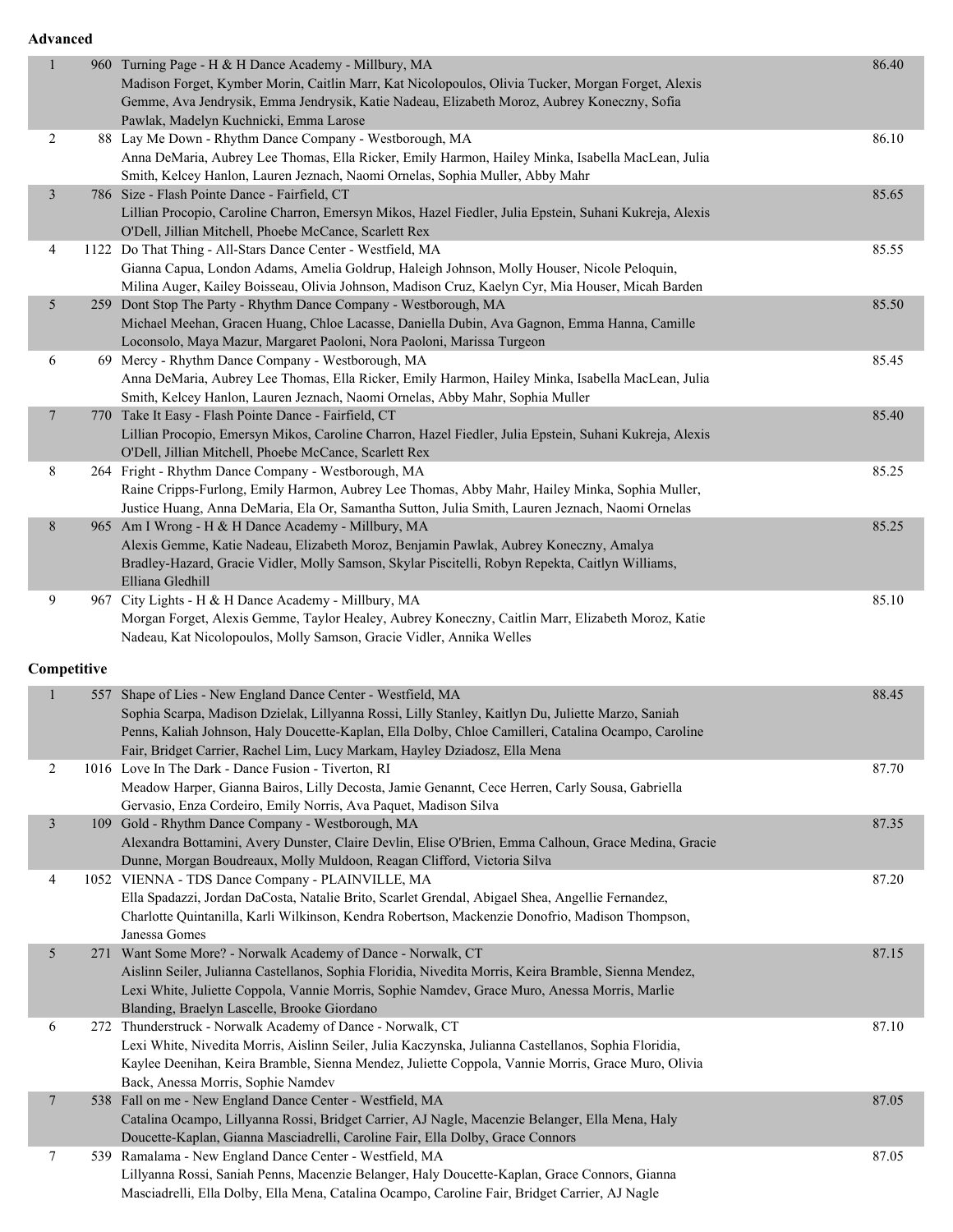| 8  | 71 Beautiful - Rhythm Dance Company - Westborough, MA                                                 | 86.90 |
|----|-------------------------------------------------------------------------------------------------------|-------|
|    | Amelia Ciccone, Delaney Baniukiewicz, Ella Gagnon, Isabella Triompo, Kaitlyn Zogg, Leah Ciak, Sadie   |       |
|    | Chong, Allison Cerniglia, Elena Markonidis, Karissa Kocou, Kiera Pritchard, Lillian Bertonazzi, Lucy  |       |
|    | Mulcunry, Sarah Leibowitz, Sofie Dunne, Lyla Spencer                                                  |       |
| 8  | 771 Muddy Waters - Flash Pointe Dance - Fairfield, CT                                                 | 86.90 |
|    | Plumitallo Casey, Purcell Kerri, Ramsauer Lea, Stein Leila, Tash Brooke, Kwok Ava, Boos Victoria,     |       |
|    | Eyikan Ayla, Hoyt Payton, Johnson Avery, Victoria Dirende                                             |       |
| 9  | 63 Anthem - Rhythm Dance Company - Westborough, MA                                                    | 86.85 |
|    | Alexandra Bottamini, Emily McLaughlin, Kira Meehan, Elise O'Brien, Morgan Boudreaux, Claire Devlin,   |       |
|    | Haley Gould, Lexi Turgeon, Emma Calhoun, Samantha Nelson                                              |       |
| 10 | 788 Confetti - Flash Pointe Dance - Fairfield, CT                                                     | 86.75 |
|    | Anastasia Rivera, Boos Victoria, Eyikan Ayla, Gottlieb LuLu, Hoyt Payton, Kwok Ava, Plumitallo Casey, |       |
|    | Stein Leila, Tash Brooke, Johnson Avery, Purcell Kerri, Schulz Eva, Victoria Dirende                  |       |
| 10 | 1022 Physical - Dance Fusion - Tiverton, RI                                                           | 86.75 |
|    | Madison Silva, Gabriella Gervasio, Emily Norris, Ella Raposa, Ava Paquet, RoseLee Williams, Giuliana  |       |
|    | Gervasio, Enza Cordeiro, Corinne Mello, Julia Canto                                                   |       |
|    |                                                                                                       |       |

#### **Teen (12 - 14 yrs.) Super**

| $\mathbf{1}$   | 1196 Icons - All-Stars Dance Center - Westfield, MA                                                    | 86.60 |
|----------------|--------------------------------------------------------------------------------------------------------|-------|
|                | Claire Deauseault, Angelica Lemberg, Gianna Capua, Nicole Dellaripa, Tianna Epps, Violet Leborgne,     |       |
|                | Norah Bargatti, Annabeth Lemberg, Ella Barden, Melanie Sczcepanek, Sieanna Kellogg, Micah Barden,      |       |
|                | Victoria Szczepanek, Danica Lamb, Lauren Deauseault, Kathryn Gillette, Bradley Peloquin, Payton        |       |
|                | Barnard, Nicole Peloquin, Holly Sheaffer, Isaiah Simpson, Olivia Johnson, Chelsee Mae Jacquier,        |       |
|                | Victoria Lempke, Kalee Conner, Riley Smith, Shelby Starsiak, Aliviya Starsiak, Emma Smith              |       |
| 2              | 961 Proud Mary - H & H Dance Academy - Millbury, MA                                                    | 85.80 |
|                | Madison Forget, Kymber Morin, Caitlin Marr, Kat Nicolopoulos, Morgan Forget, Brena Raskett, Emme       |       |
|                | Gable, Lia Roy, Sofia Pawlak, Alexis Gemme, Emma Jendrysik, Annika Welles, Paige Gustafson, Aubrey     |       |
|                | Koneczny, Grace Tarka, Claire Johnson, Ashley Johnson, Amelia Manning, Emerson Tucker, Sophia          |       |
|                | Swartz, Julianne Rodzen, Madelyn Kuchnicki, Marina Astrella, Cora Raskett, Molly Samson, Olivia        |       |
|                | Dunleavy                                                                                               |       |
| Competitive    |                                                                                                        |       |
| $\mathbf{1}$   | 556 To where you are - New England Dance Center - Westfield, MA                                        | 88.15 |
|                | Catalina Ocampo, Lillyanna Rossi, Bridget Carrier, Saniah Penns, AJ Nagle, Macenzie Belanger, Ella     |       |
|                | Mena, Haly Doucette-Kaplan, Gianna Masciadrelli, Caroline Fair, Ella Dolby, Grace Connors, Mackenzie   |       |
|                |                                                                                                        |       |
|                | Crawford, Mchaley Cianfaglione, Ryan Lambert, Sophia Scarpa, Haley Markel, Juliette Marzo, Sasha       |       |
|                | Ochs, Madison Oh, Madelyn Powers, Alena Rickson, Kaitlyn Du, Lilly Stanley, Madison Dzielak            |       |
| $\overline{c}$ | 270 Gwen - Rhythm Dance Company - Westborough, MA                                                      | 87.35 |
|                | Maddy Messineo, Emmy Berg, Elena Markonidis, Aubrey Lee Thomas, Camille Loconsolo, Emily               |       |
|                | McLaughlin, Kira Meehan, Hailey Minka, Lucy Mulcunry, Margaret Paoloni, Kiera Pritchard, Rebecca       |       |
|                | Sherr, Lyla Spencer, Isabella Triompo, Marissa Turgeon, Kaitlyn Zogg, Zoey Crandall, Jiyoo Jeon, Quinn |       |
|                | McDowell, Bridget Santos, Julie Tagliaferri, Amelia Kocou, Sofie Dunne, Sophia Jorgensen, Carson       |       |
|                | Keller, Karissa Kocou, Chloe Lacasse, Anna DeMaria, Ava Gagnon, Danielle Gautier, Emma Hanna,          |       |
|                | Sydney Ryder, Grace Luiso, Sarah Leibowitz, Samantha Capes, Ella Gagnon, Haley Gould, Fiona Rice,      |       |
|                | Gracie Dunne, Amelia Ciccone, Avery Dunster, Lexi Turgeon, Olivia Proffitt, Delaney Dowd, Leah Ciak,   |       |
|                | Julie Clausen, Victoria Silva, Sadie Chong, Julia Smith, Tess Scearbo, Carly Roleke, Samantha Nelson,  |       |
|                | Lauren Jeznach, Isabella Gallini, Emily Piel, Naomi Ornelas, Kara Hoag, Kara Horvath, Delaney          |       |
|                | Baniukiewicz, Lillian Bertonazzi, Alexandra Bottamini, Allison Cerniglia, Ella Ricker                  |       |
| $\mathfrak{Z}$ | 1053 ON THE FLOOR - TDS Dance Company - PLAINVILLE, MA                                                 | 87.05 |
|                | Ava Martignetti, Alyssa Sterling, Riley Pendergast, Kayla Varnum, Joulee Barbosa, Angellie Fernandez,  |       |
|                | Janessa Gomes, Karli Wilkinson, Chloe Muzio, Akila Senthikumar, Carys Lentine, Madison Thompson,       |       |
|                | Maura Shea, Mackenzie Donofrio, Emma Monson, Hailey Robertson, Brooke Lapp, Aaliyah Lockhart,          |       |
|                | Eesha Merchia, Charlotte Quintanilla, Madisen Dykeman                                                  |       |
| 4              | 883 CRY PRETTY - TDS Dance Company - PLAINVILLE, MA                                                    | 87.00 |
|                | Alyssa Sterling, Joulee Barbosa, Angellie Fernandez, Janessa Gomes, Karli Wilkinson, Riley Pendergast, |       |
|                | Kayla Varnum, Ava Martignetti, Carys Lentine, Brooke Lapp, Aaliyah Lockhart, Eesha Merchia,            |       |
|                | Charlotte Quintanilla, Madison Thompson, Maura Shea, Mackenzie Donofrio, Emma Monson, Chloe            |       |
|                | Muzio, Akila Senthikumar, Madisen Dykeman, Hailey Robertson                                            |       |
| 5              | 884 WORK IT - TDS Dance Company - PLAINVILLE, MA                                                       | 86.95 |
|                |                                                                                                        |       |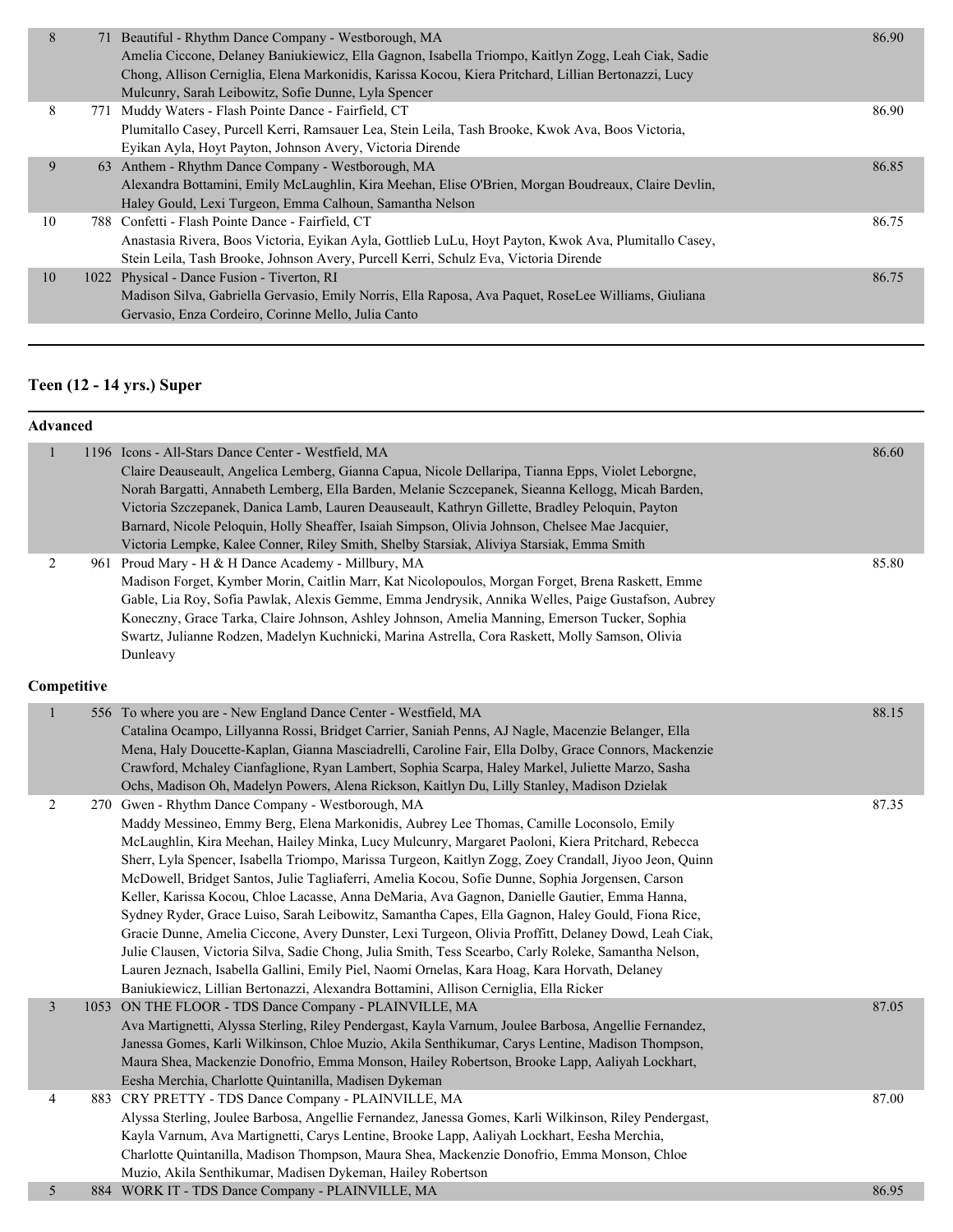|   | Alyssa Sterling, Ava Martignetti, Cali Baker, Riley Pendergast, Kayla Varnum, Kendra Robertson, Jordan |       |
|---|--------------------------------------------------------------------------------------------------------|-------|
|   | DaCosta, Ella Spadazzi, Carys Lentine, Joulee Barbosa, Angellie Fernandez, Hayley Flores, Sydney       |       |
|   | Glassman, Janessa Gomes, Karli Wilkinson, Abigael Shea, Madison Thompson, Leila Barbosa, Maura         |       |
|   | Shea, Mackenzie Donofrio, Emerson Fritz, Emma Monson, Chloe Muzio, Akila Senthikumar, Natalie          |       |
|   | Brito, Scarlet Grendal, Brooke Lapp, Aaliyah Lockhart, Eesha Merchia, Charlotte Quintanilla, Aliah     |       |
|   | Abreu, Jacqueline Sweeney, Marissa Cadet, Brooke Soper, Madisen Dykeman, Hailey Robertson              |       |
| 6 | 465 We The Best - Stadium of Dance - Indian Orchard, MA                                                | 86.40 |
|   | India Forbes, J'Ceon Eberhart, Emmarose Taylor, Makayla Rivera, Gianna Torres, Kassidy Sands, Shaliya  |       |
|   | Shortte, Isaac Johnson, Emerson Range, Aubreyella Cruz, Lyric Whitley, Bryanna Jones, Suehalie Colon,  |       |
|   | Benjamin Dudek, Dallas Henderson, Eva Francis, Jordyn Wilson, Kayden Minnifield-Avery, Keniyah         |       |
|   | Holmes, Kennidy Cruz, Patience Veillette, Caitlyn Wellington, Emma Hadlock, Jonathan Ortega, Nolan     |       |
|   | Holley, Raedyn Duong, Talyn Rivera, Kason Smith, Deyonce Sheppard, Raymond Torres, Kendall             |       |
|   | Kochanek, Layla Smith, Jade Finney                                                                     |       |
|   | 269 The Jets - Rhythm Dance Company - Westborough, MA                                                  | 86.00 |
|   | Sarah Leibowitz, Ella Gagnon, Amelia Ciccone, Leah Ciak, Sadie Chong, Delaney Baniukiewicz, Lillian    |       |
|   | Bertonazzi, Allison Cerniglia, Elena Markonidis, Sofie Dunne, Karissa Kocou, Ava Gagnon, Emma          |       |
|   | Hanna, Lucy Mulcunry, Margaret Paoloni, Kiera Pritchard, Lyla Spencer, Isabella Triompo, Marissa       |       |
|   | Turgeon, Kaitlyn Zogg                                                                                  |       |
|   |                                                                                                        |       |

#### **Teen (12 - 14 yrs.) Production**

|                | <b>Advanced</b> |                                                                                                                                                                                                                                                                                                                                                                                                                                                                                                                                                                                                                                                                            |       |  |  |
|----------------|-----------------|----------------------------------------------------------------------------------------------------------------------------------------------------------------------------------------------------------------------------------------------------------------------------------------------------------------------------------------------------------------------------------------------------------------------------------------------------------------------------------------------------------------------------------------------------------------------------------------------------------------------------------------------------------------------------|-------|--|--|
| $\mathbf{1}$   |                 | 611 Play that sax - Dance Legacy - Newington, CT<br>Dakota Rymarzick, Abigail Argazzi, Angelina Ciriello, Kamryn Gaydos, Anna Guzda, Angelica Pupek,<br>Gracie Schilling, Hannah Smith, Daniela Ciriello, Sophie Simon, Hailey Mineo, Charlotte Kelly, Paige<br>Deprey, Mia Patraw, Dominic Ciriello, Annabella DiBerardino, Gianna Uba, Anna Rinaldi, Natalie<br>Cacavollia, Alexis Bourque, Courtney Bourque, Madison Ceplenski                                                                                                                                                                                                                                          | 86.40 |  |  |
| Competitive    |                 |                                                                                                                                                                                                                                                                                                                                                                                                                                                                                                                                                                                                                                                                            |       |  |  |
| $\mathbf{1}$   |                 | 87 GO THE DISTANCE - TDS Dance Company - PLAINVILLE, MA<br>Ava Martignetti, Alyssa Sterling, Cali Baker, Riley Pendergast, Kayla Varnum, Kendra Robertson, Jordan<br>DaCosta, Ella Spadazzi, Carys Lentine, Joulee Barbosa, Angellie Fernandez, Hayley Flores, Sydney<br>Glassman, Janessa Gomes, Karli Wilkinson, Jacqueline Sweeney, Brooke Soper, Hailey Robertson,<br>Madison Thompson, Leila Barbosa, Maura Shea, Mackenzie Donofrio, Emerson Fritz, Emma Monson,<br>Scarlet Grendal, Brooke Lapp, Aaliyah Lockhart, Eesha Merchia, Charlotte Quintanilla, Delaney Rose,<br>Aliah Abreu, Abigael Shea, Natalie Brito, Chloe Muzio, Akila Senthikumar, Madisen Dykeman | 87.60 |  |  |
| $\overline{2}$ |                 | 772 J to the LO - Flash Pointe Dance - Fairfield, CT<br>Anastasia Rivera, Juliana O'Brien, Nokta Mytilana, Plumitallo Casey, Purcell Kerri, Ramsauer Lea,<br>Schulz Eva, Sinacore Avery, Stein Leila, Tash Brooke, Kwok Ava, Natalie Smith, Ava Dragovic, Boos<br>Victoria, Budzian Caroline, Caskin Grace, Costa Giuliana, Edelen Natalia, Elliot Annie, Eyikan Ayla,<br>Farouki Nora, Fulton Harper, Garin Victoria, Giorlando Laci, Gottlieb LuLu, Hoyt Payton, Johnson<br>Avery, Madgett Riley, Willett Sophia, Landau Olivia, Victoria Dirende                                                                                                                        | 87.55 |  |  |

#### **Senior (15 - 19 yrs.) Solo**

| Performance |  |                                                                         |       |  |
|-------------|--|-------------------------------------------------------------------------|-------|--|
|             |  | 720 Open Hands - Aimee's Academy of Dance - Seymour, CT<br>Emily Casini | 83.85 |  |
|             |  | 971 I Don't - Mass Best Academy of Dance - Dudley, MA<br>Abigail Haynes | 83.85 |  |
|             |  | 1141 Icy Girl - All-Stars Dance Center - Westfield, MA<br>Kaelyn Cyr    | 83.80 |  |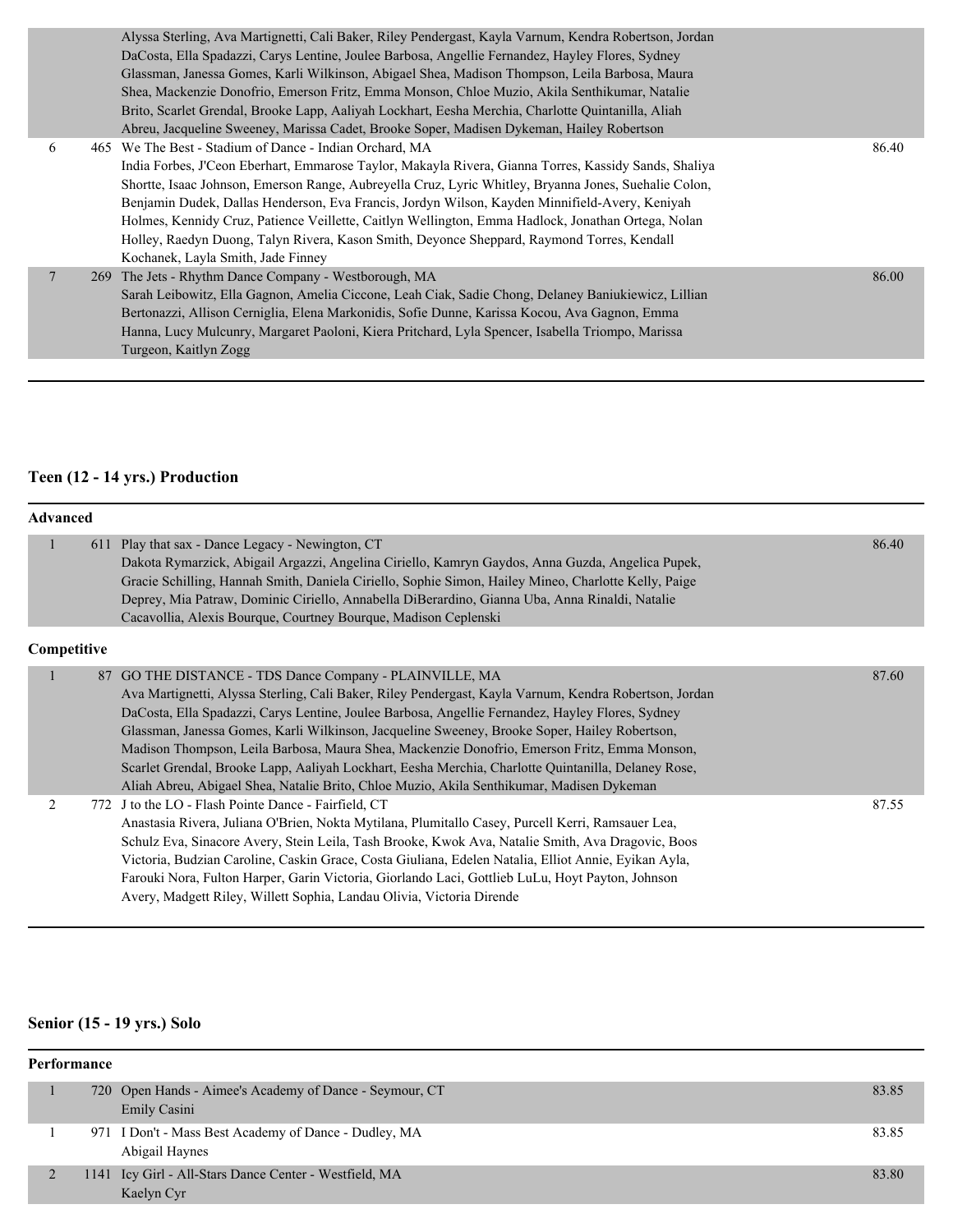|         | 723 When We Were Young - Aimee's Academy of Dance - Seymour, CT<br>Jordan Kane | 83.70 |
|---------|--------------------------------------------------------------------------------|-------|
| 4       | 598 Fever - Dance Legacy - Newington, CT<br>Hannah Nesklada                    | 83.65 |
|         | 583 Dear Saige - Dance Legacy - Newington, CT<br>Saige Beatman                 | 83.40 |
| haancad |                                                                                |       |

| 1                       |      | 1200 Yeezus - All-Stars Dance Center - Westfield, MA<br>Grace Yee                         | 86.20 |
|-------------------------|------|-------------------------------------------------------------------------------------------|-------|
| 2                       |      | 952 Something Beautiful - H & H Dance Academy - Millbury, MA<br>Sofia Pawlak              | 85.80 |
| 2                       |      | 1202 When Will I See You Again - All-Stars Dance Center - Westfield, MA<br>Norah Bargatti | 85.80 |
| 3                       |      | 604 Devil Side - Dance Legacy - Newington, CT<br>Dakota Rymarzick                         | 85.75 |
| 4                       |      | 610 Skate - Dance Legacy - Newington, CT<br><b>Gracie Schilling</b>                       | 85.70 |
| 5                       |      | 1003 Faded - Dance Fusion - Tiverton, RI<br>Keana Viveiros                                | 85.50 |
| 6                       |      | 948 Come Together - H & H Dance Academy - Millbury, MA<br>Ryan St. Angelo                 | 85.45 |
| 6                       |      | 953 For Talon - H & H Dance Academy - Millbury, MA<br>Madelyn Kuchnicki                   | 85.45 |
| 7                       |      | 587 Faith - Dance Legacy - Newington, CT<br>Ellie Castiglia                               | 85.40 |
| 7                       |      | 1033 Swipe Left - Limelight Dance Center - Ware, MA<br>Callie Orszulak                    | 85.40 |
| 8                       |      | 36 Afterlife - Mass Best Academy of Dance - Dudley, MA<br>Anjolina Ortiz                  | 85.30 |
| 8                       |      | 594 My Way - Dance Legacy - Newington, CT<br>Samantha Ferrero                             | 85.30 |
| 8                       |      | 602 Dancing Queen - Dance Legacy - Newington, CT<br>Angelica Pupek                        | 85.30 |
| 8                       |      | 1204 Space Ghost - All-Stars Dance Center - Westfield, MA<br><b>Riley Smith</b>           | 85.30 |
| 9                       |      | 37 Tenderness - Mass Best Academy of Dance - Dudley, MA<br>Rebecca Shea                   | 85.25 |
| 10                      |      | 590 Get outta your mind - Dance Legacy - Newington, CT<br>Dominic Ciriello                | 85.20 |
| Competitive             |      |                                                                                           |       |
| $\mathbf{1}$            |      | 542 The Mirror - New England Dance Center - Westfield, MA<br>Juliette Marzo               | 88.45 |
| 2                       |      | 222 Final Act - Rhythm Dance Company - Westborough, MA<br>Grace Luiso                     | 88.25 |
| $\overline{\mathbf{3}}$ |      | 549 Memory - New England Dance Center - Westfield, MA<br>Kaitlyn Du                       | 88.00 |
| 3                       | 1229 | Be Still My Tongue - Rhythm Dance Company - Westborough, MA<br>Carly Roleke               | 88.00 |
| 4                       |      | 544 Firework - New England Dance Center - Westfield, MA<br>Madison Oh                     | 87.95 |
| 4                       |      | 853 Overwhelmed - The Dance Connection - Coventry, Ct<br>Autumn Wolf                      | 87.95 |
| 5                       |      | 578 Caruso - New England Dance Center - Westfield, MA<br><b>Lilly Stanley</b>             | 87.85 |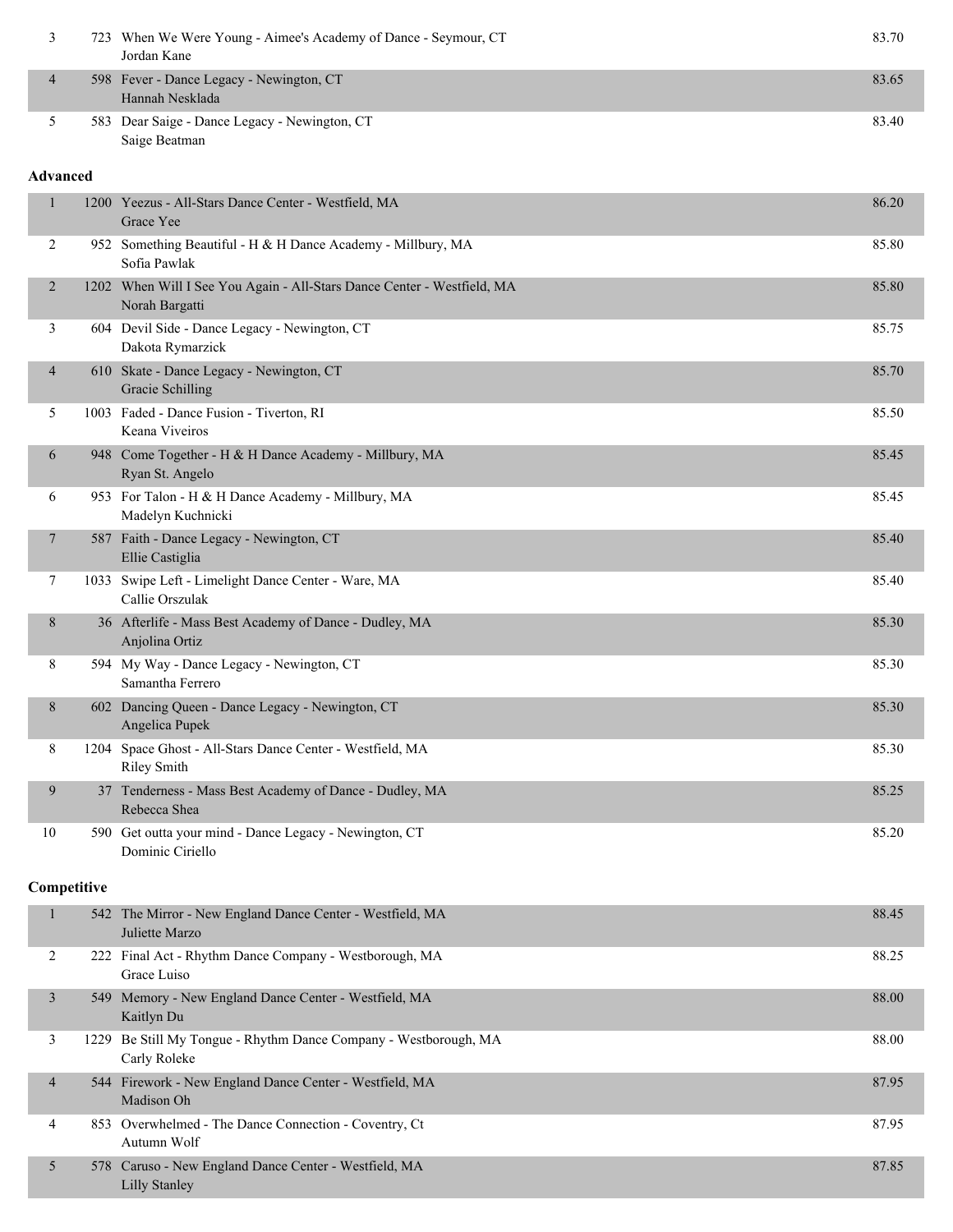| 6              | 220 Leaving Song - Rhythm Dance Company - Westborough, MA<br>Emmy Berg               | 87.80 |
|----------------|--------------------------------------------------------------------------------------|-------|
| 7              | 243 From The Dust - Rhythm Dance Company - Westborough, MA<br>Rebecca Sherr          | 87.65 |
| 7              | 248 Hanging By A Thread - Rhythm Dance Company - Westborough, MA<br>Sophia Jorgensen | 87.65 |
| $\overline{7}$ | 1002 Darling - Dance Fusion - Tiverton, RI<br>Meadow Harper                          | 87.65 |
| 8              | 217 Dancing On My Own - Rhythm Dance Company - Westborough, MA<br>Danielle Gautier   | 87.60 |
| 8              | 857 Churchill's Boy - The Dance Connection - Coventry, Ct<br>Kamryn DeAngelis        | 87.60 |
| 9              | 215 Don't - Rhythm Dance Company - Westborough, MA<br>Ava Hoag                       | 87.50 |
| 9              | 273 Sing You To Sleep - Norwalk Academy of Dance - Norwalk, CT<br>Nivedita Morris    | 87.50 |
| 9              | 277 Feelin Good - Norwalk Academy of Dance - Norwalk, CT<br>Lexi White               | 87.50 |
| 9              | 461 Thorn - Stadium of Dance - Indian Orchard, MA<br>Suehalie Colon                  | 87.50 |
| 10             | 251 Oceans - Rhythm Dance Company - Westborough, MA<br>Sydney Ryder                  | 87.45 |
| 10             | 464 Reserved - Stadium of Dance - Indian Orchard, MA<br>Victor Figueroa              | 87.45 |
| 10             | 855 Eight - The Dance Connection - Coventry, Ct<br>Olivia Ciccarelli                 | 87.45 |

#### **Senior (15 - 19 yrs.) Duet/Trio**

|                | <b>Advanced</b> |                                                                                                                   |       |
|----------------|-----------------|-------------------------------------------------------------------------------------------------------------------|-------|
|                | $\mathbf{1}$    | 1212 Said Sum - All-Stars Dance Center - Westfield, MA<br>Nicole Dellaripa, Grace Yee                             | 86.05 |
| $\overline{2}$ |                 | 38 Reunion - Mass Best Academy of Dance - Dudley, MA<br>Anjolina Ortiz, Rebecca Shea                              | 85.15 |
|                | 2               | 39 Loving You - Mass Best Academy of Dance - Dudley, MA<br>Madison Cassella, Rebecca Shea                         | 85.15 |
|                | 3               | 40 Lean On Me - Mass Best Academy of Dance - Dudley, MA<br>Madison Cassella, Samantha Shays                       | 85.05 |
|                | $\overline{4}$  | 132 Lady Marmalade - Rhythm Dance Company - Westborough, MA<br>Emily Harmon, Abby Mahr                            | 84.85 |
|                | 5               | 335 Lonely - Aimee's Academy of Dance - Seymour, CT<br>Emily Casini, Cecylia Rovinelli                            | 84.75 |
|                | Competitive     |                                                                                                                   |       |
| 1              |                 | 460 Untold Love Story - Stadium of Dance - Indian Orchard, MA<br>Victor Figueroa, Suehalie Colon                  | 87.85 |
|                | 2               | 133 Broken Vessels - Rhythm Dance Company - Westborough, MA<br>Molly Muldoon, Ava Hoag                            | 87.80 |
|                | 3               | 288 It's All Coming Back - Norwalk Academy of Dance - Norwalk, CT<br>Lexi White, Nivedita Morris, Kaylee Deenihan | 87.65 |
|                | $\overline{4}$  | 141 Whenever You Remember - Rhythm Dance Company - Westborough, MA<br>Ava Hoag, Kara Hoag                         | 87.50 |

| Ava Hoag, Kara Hoag                                        |       |
|------------------------------------------------------------|-------|
| 554 I'm in here - New England Dance Center - Westfield, MA | 87.30 |
| Lillyanna Rossi, Juliette Marzo                            |       |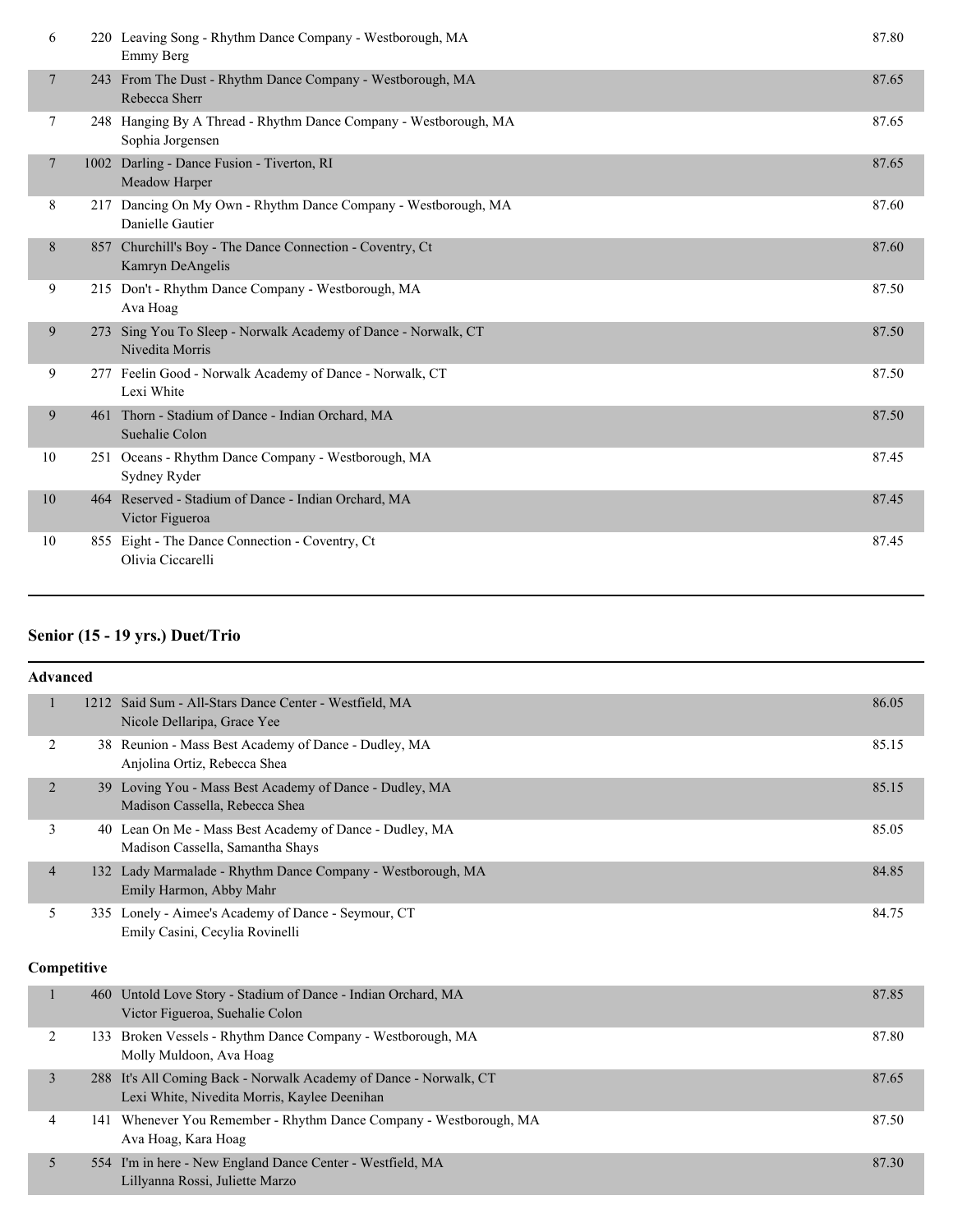| 6      | 1097 BURN - TDS Dance Company - PLAINVILLE, MA<br>Janessa Gomes, Carys Lentine, Ava Martignetti | 87.20 |
|--------|-------------------------------------------------------------------------------------------------|-------|
| $\tau$ | 125 On Then And Now - Rhythm Dance Company - Westborough, MA<br>Sydney Ryder, Grace Luiso       | 87.10 |
| 8      | 146 I Look To You - Rhythm Dance Company - Westborough, MA<br>Kira Meehan, Samantha Capes       | 86.95 |
| 8      | 1209 Smoke & Mirrors - Dance Fusion - Tiverton, RI<br>Meadow Harper, Jamie Genannt              | 86.95 |
| 9      | 555 Entranced - New England Dance Center - Westfield, MA<br>Madison Oh, Kaitlyn Du              | 86.90 |
| 9      | 874 Unknown to You - The Dance Connection - Coventry, Ct<br>Autumn Wolf, Olivia Ciccarelli      | 86.90 |
| 10     | 284 She Used to Be Mine - Norwalk Academy of Dance - Norwalk, CT<br>Lexi White, Nivedita Morris | 86.70 |

#### **Senior (15 - 19 yrs.) Small**

| $\mathbf{1}$   | 1113 One Dance - All-Stars Dance Center - Westfield, MA<br>Norah Bargatti, Annabeth Lemberg, Victoria Lempke, Riley Smith                                                                                | 86.30 |
|----------------|----------------------------------------------------------------------------------------------------------------------------------------------------------------------------------------------------------|-------|
| $\overline{2}$ | 957 Missy Mix - H & H Dance Academy - Millbury, MA<br>Marina Astrella, Caitlin Conley, Madelyn Kuchnicki, Sofia Pawlak, Annika Welles                                                                    | 86.15 |
| $\mathfrak{Z}$ | 962 Beethoven Remix - H & H Dance Academy - Millbury, MA<br>Ryan St. Angelo, Olivia Tucker, Ava Jendrysik, Caitlin Conley, Sofia Pawlak, Hayley Arndt                                                    | 85.80 |
| 4              | 613 Groove - Dance Legacy - Newington, CT<br>Abigail Argazzi, Angelica Pupek, Anna Guzda, Dakota Rymarzick, Ellie Castiglia, Gianna Uba, Gracie<br>Schilling, Hannah Smith                               | 85.75 |
| 5              | 969 Wish You Well - H & H Dance Academy - Millbury, MA<br>Madison Forget, Kymber Morin, Emma Jendrysik, Sofia Pawlak, Madelyn Kuchnicki                                                                  | 85.65 |
| 6              | 970 It Don't Mean a Thing - H & H Dance Academy - Millbury, MA<br>Madison Forget, Kymber Morin, Ryan St. Angelo, Emma Jendrysik, Madelyn Kuchnicki                                                       | 85.45 |
| $\overline{7}$ | 22 Smells Like Team Spirit - Mass Best Academy of Dance - Dudley, MA<br>Anjolina Ortiz, Mikayla Garvey, Mikayla Clyne, Madison Cassella, Spencer Byrnes, Samantha Shays,<br>Rebecca Shea, Bronwyn Petkus | 85.30 |
| 8              | 47 Die For You - Mass Best Academy of Dance - Dudley, MA<br>Madison Cassella, Anjolina Ortiz, Mikayla Clyne, Samantha Shays, Rebecca Shea                                                                | 85.05 |
| 8              | 336 Falling Like the Stars - Aimee's Academy of Dance - Seymour, CT<br>Cecylia Rovinelli, Emily Casini, Julia Marsala, Jordan Kane                                                                       | 85.05 |
| 9              | 46 Miss A Thing - Mass Best Academy of Dance - Dudley, MA<br>Samantha Shays, Mikayla Garvey, Spencer Byrnes, Bronwyn Petkus, Anjolina Ortiz, Rebecca Shea,<br>Madison Cassella, Mikayla Clyne            | 85.00 |
| Competitive    |                                                                                                                                                                                                          |       |
| $\mathbf{1}$   | 563 Shadows - New England Dance Center - Westfield, MA<br>Sophia Scarpa, Ryan Lambert, Madison Dzielak, Mackenzie Crawford, Lilly Stanley, Juliette Marzo                                                | 88.50 |
| $\overline{c}$ | 564 Fallen Angel - New England Dance Center - Westfield, MA<br>Madison Oh, Madison Dzielak, Lillyanna Rossi, Lilly Stanley, Kaitlyn Du, Juliette Marzo                                                   | 88.45 |
| $\mathfrak{Z}$ | 110 Bills, Bills, Bills - Rhythm Dance Company - Westborough, MA<br>Emmy Berg, Sydney Ryder, Sophia Jorgensen, Rebecca Sherr, Grace Luiso, Carly Roleke                                                  | 88.00 |
| 4              | 1014 Debut - Dance Fusion - Tiverton, RI<br>Meadow Harper, Jamie Genannt, Gianna Bairos, Cece Herren, Carly Sousa                                                                                        | 87.95 |
| 5              | 263 Take Time - Rhythm Dance Company - Westborough, MA<br>Sophia Jorgensen, Rebecca Sherr, Sydney Ryder, Grace Luiso, Emmy Berg                                                                          | 87.85 |
| 6              | 262 Otis - Rhythm Dance Company - Westborough, MA<br>Sophia Jorgensen, Rebecca Sherr, Sydney Ryder, Grace Luiso, Emmy Berg, Carly Roleke, Ava Hoag                                                       | 87.75 |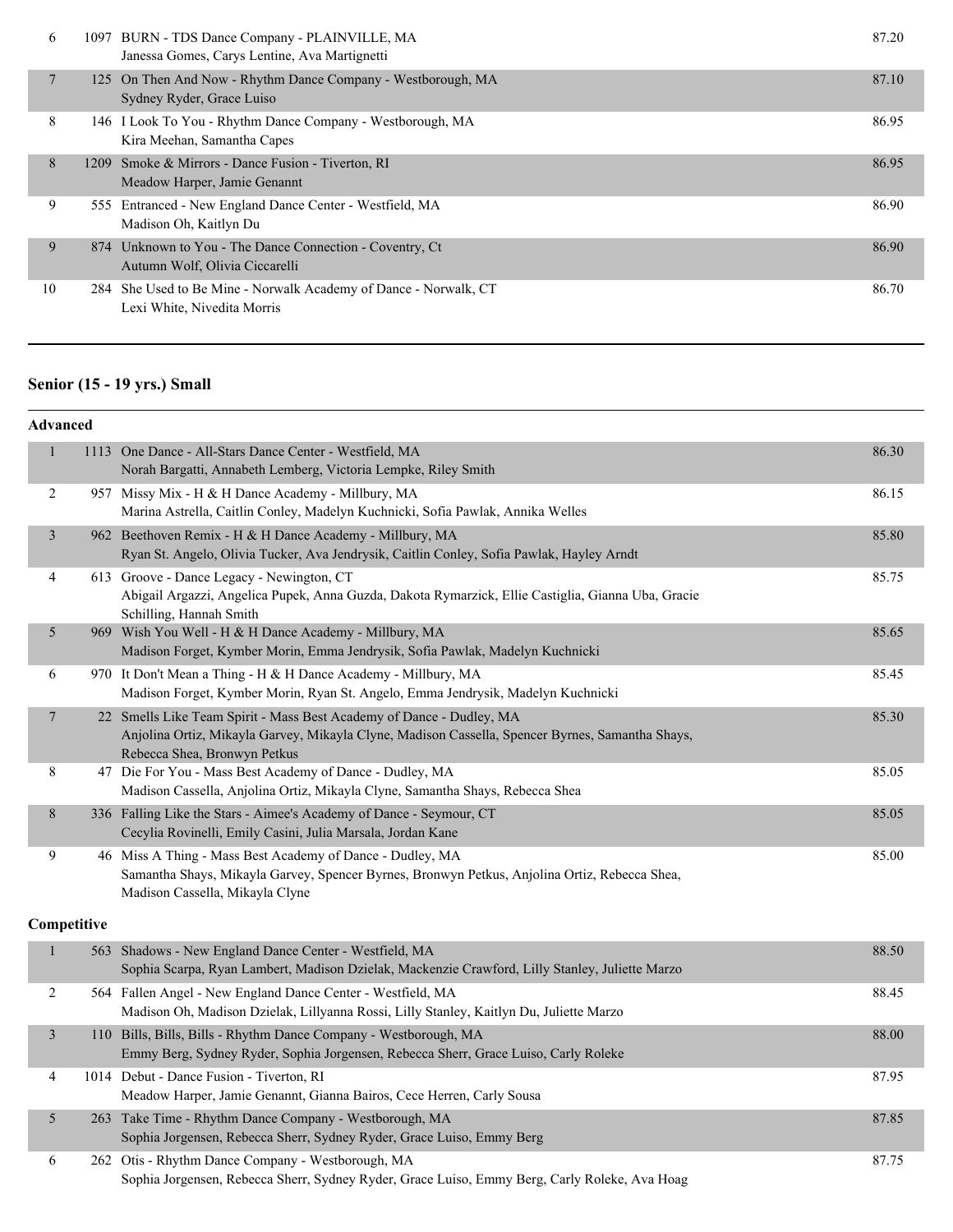|    |      | 992 Naked - Dance Fusion - Tiverton, RI<br>Meadow Harper, Gianna Bairos, Jamie Genannt, Cece Herren, Carly Sousa                                                                 | 87.70 |
|----|------|----------------------------------------------------------------------------------------------------------------------------------------------------------------------------------|-------|
| 8  |      | 562 One beautiful evening - New England Dance Center - Westfield, MA<br>Sasha Ochs, Madison Oh, Madelyn Powers, Kaitlyn Du, Haley Markel, Alena Rickson, Mchaley<br>Cianfaglione | 87.65 |
| 9  |      | 868 Heartburn - The Dance Connection - Coventry, Ct<br>Autumn Wolf, Olivia Ciccarelli, Kamryn DeAngelis, Grace Magel, Easton Mahoney                                             | 87.55 |
| 10 | 869. | Black Flies - The Dance Connection - Coventry, Ct<br>Easton Mahoney, Autumn Wolf, Olivia Ciccarelli, Kamryn DeAngelis, Grace Magel                                               | 87.40 |
| 10 |      | 993 Hurts Like Hell - Dance Fusion - Tiverton, RI<br>Meadow Harper, Gianna Bairos, Jamie Genannt, Cece Herren, Carly Sousa                                                       | 87.40 |
| 10 |      | 1015 Turn Back The Clocks - Dance Fusion - Tiverton, RI<br>Meadow Harper, Gianna Bairos, Jamie Genannt, Cece Herren, Carly Sousa, Enza Cordeiro, Madison<br>Silva                | 87.40 |

#### **Senior (15 - 19 yrs.) Large**

| Advanced       |                                                                                                                                                                                                                                                                                                                                    |       |
|----------------|------------------------------------------------------------------------------------------------------------------------------------------------------------------------------------------------------------------------------------------------------------------------------------------------------------------------------------|-------|
| $\mathbf{1}$   | 911 The Departure - H & H Dance Academy - Millbury, MA<br>Madison Forget, Kymber Morin, Kat Nicolopoulos, Ryan St. Angelo, Olivia Tucker, Madelyn Kuchnicki,<br>Ava Jendrysik, Emma Jendrysik, Annika Welles, Caitlin Conley, Sofia Pawlak, Hayley Arndt                                                                           | 86.95 |
| 2              | 614 Pity Party - Dance Legacy - Newington, CT<br>Abigail Argazzi, Angelica Pupek, Anna Guzda, Dakota Rymarzick, Ellie Castiglia, Gianna Uba, Gracie<br>Schilling, Hannah Smith, Kamryn Gaydos, Samantha Ferrero                                                                                                                    | 86.20 |
| 3              | 52 Rooted - Mass Best Academy of Dance - Dudley, MA<br>Anjolina Ortiz, Jalysa Ovalle, Veronica Graves, Cole Mitchell, Mikayla Clyne, Gaige Smith, Rebecca<br>Shea, Spencer Byrnes, Madison Cassella, Bronwyn Petkus, Mikayla Garvey, Nicole Trindade                                                                               | 86.05 |
| Competitive    |                                                                                                                                                                                                                                                                                                                                    |       |
| $\mathbf{1}$   | 560 My trembling heart - New England Dance Center - Westfield, MA<br>Sophia Scarpa, Sasha Ochs, Ryan Lambert, Mchaley Cianfaglione, Madison Oh, Madison Dzielak,<br>Madelyn Powers, Mackenzie Crawford, Lilly Stanley, Kaitlyn Du, Juliette Marzo, Haley Markel, Alena<br>Rickson                                                  | 89.10 |
| $\overline{2}$ | 59 Until The Stars Go Out - Rhythm Dance Company - Westborough, MA<br>Grace Luiso, Emmy Berg, Olivia Proffitt, Julie Clausen, Tess Scearbo, Kara Hoag, Jolina Dantz, Sophia<br>Jorgensen, Danielle Gautier, Rebecca Sherr                                                                                                          | 87.80 |
| $\overline{2}$ | 60 Time - Rhythm Dance Company - Westborough, MA<br>Maddy Messineo, Emmy Berg, Victoria Silva, Tess Scearbo, Sydney Ryder, Sophia Jorgensen, Samantha<br>Capes, Rebecca Sherr, Molly Muldoon, Kira Meehan, Kara Hoag, Julie Clausen, Gracie Dunne, Grace<br>Medina, Grace Luiso, Carly Roleke, Ava Hoag                            | 87.80 |
| $\overline{2}$ | 94 La Mordidita - Rhythm Dance Company - Westborough, MA<br>Danielle Gautier, Kira Meehan, Rebecca Sherr, Grace Medina, Sydney Ryder, Grace Luiso, Molly<br>Muldoon, Gracie Dunne, Olivia Proffitt, Julie Clausen, Victoria Silva, Tess Scearbo, Carly Roleke, Ava<br>Hoag, Kara Hoag, Sophia Jorgensen, Maddy Messineo, Emmy Berg | 87.80 |
| $\mathfrak{Z}$ | 265 Doja Cat Live - Rhythm Dance Company - Westborough, MA<br>Maddy Messineo, Emmy Berg, Jolina Dantz, Sophia Jorgensen, Danielle Gautier, Sydney Ryder, Grace<br>Luiso, Gracie Dunne, Olivia Proffitt, Julie Clausen, Victoria Silva, Tess Scearbo, Carly Roleke, Ava<br>Hoag, Kara Hoag, Rebecca Sherr                           | 87.70 |
| 4              | 561 Tilted - New England Dance Center - Westfield, MA<br>Sophia Scarpa, Sasha Ochs, Ryan Lambert, Mchaley Cianfaglione, Madison Oh, Madison Dzielak,<br>Madelyn Powers, Mackenzie Crawford, Lillyanna Rossi, Lilly Stanley, Kaitlyn Du, Juliette Marzo, Haley<br>Markel, Alena Rickson, Bridget Carrier, Saniah Penns              | 87.65 |
| 5              | 111 Empty Your Mind - Rhythm Dance Company - Westborough, MA<br>Maddy Messineo, Emmy Berg, Sophia Jorgensen, Danielle Gautier, Rebecca Sherr, Sydney Ryder, Grace<br>Luiso, Gracie Dunne, Olivia Proffitt, Julie Clausen, Victoria Silva, Tess Scearbo, Carly Roleke, Kara<br>Hoag                                                 | 87.60 |
| 6              | 645 Typical Story - Tina Marie's Dance Academy - Albany, NY<br>Elisa Darrigo, Charlotte Dill, Abigail Dreaney, Julia Long, Ava Clancy, Clare Grocki, Ava McTiernan,<br>Kiera Reed, Addison Vogel, Natalie Castiglione, Olivia Davis, Lexi Adalian, Alivia Attanasio, Mia<br>Cosmo, Lia Natale                                      | 87.50 |